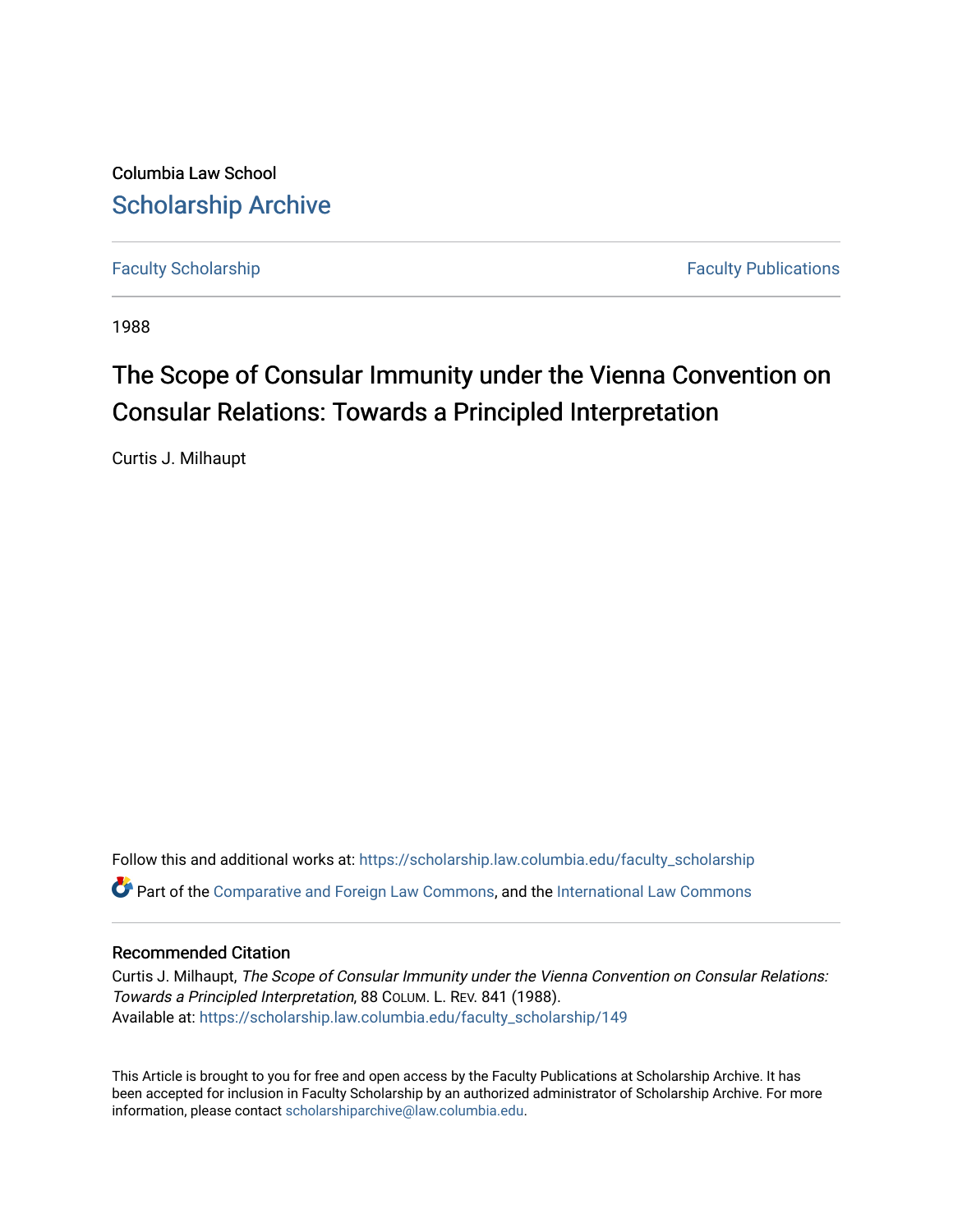# THE SCOPE OF CONSULAR IMMUNITY UNDER THE VIENNA CONVENTION ON CONSULAR RELATIONS: TOWARDS A PRINCIPLED INTERPRETATION

#### **INTRODUCTION**

A consular officer, mistaken for a' trespasser as he leaves his mission to attend a cultural function, struggles with a police officer and is subsequently charged with assault and battery.<sup>1</sup> The Vienna Convention on Consular Relations<sup>2</sup> provides that consular officers<sup>3</sup> are immune from jurisdiction for "acts performed in the exercise of consular functions."<sup>4</sup> Does the Vienna Convention shield the consular officer from suit? The scope of consular immunity is uncertain because courts differ in their application of the Convention's immunity rule.

This Note argues that a principled interpretation of the scope of consular immunity consistent with the Vienna Convention requires a functional approach, $5$  based on whether immunity for the act giving rise to suit is necessary for the performance of a recognized consular function. Part I describes the Vienna Convention's treatment of consular immunity and examines the disparate standards courts and commentators have applied in interpreting the scope of this immunity. Part II argues that functional necessity is the legal basis of consular immunity under the Convention and that the scope of the immunity is defined by balancing the interests of sending and receiving states. Part II further contends that previous standards are inconsistent with. this basis. Finally, Part III defines and applies a functional test of immunity derived from the Vienna Convention, illustrating its consonance with both the theory and policy of the Convention.

3. The Vienna Convention defines "consular officer" as "any person, including the head of a consular post, entrusted in that capacity with the exercise of consular functions." Vienna Convention, supra note 2, art. l(d).

**<sup>1.</sup>** These facts are drawn from Commonwealth v. Jerez, 390 Mass. 456, 457 N.E.2d 1105 (1983).

<sup>2.</sup> Apr. 24, 1963, 21 U.S.T. 77, T.I.A.S. No. 6820, 596 U.N.T.S. 261 [hereinafter Vienna Convention]. The United Nations Conference on Consular Relations adopted the Vienna Convention on April 24, 1963, along with two optional protocols. At the end of 1987, 116 states, including the United States, had ratified the Convention. Multilateral Treaties Deposited with the Secretary-General, Status as of December 31, 1987, at 72-73, U.N. Doc. ST/LEG/SER.E/6, U.N. Sales No. E.88.V.3 (1988).

<sup>4.</sup> Id. art. 43, ¶ 1.

<sup>5.</sup> This Note's use of the term "functional approach" should be distinguished from that of Luke Lee, who employed it to describe the rule of customary international law that consular officers are immune for acts performed in pursuance of their official functions. See L. Lee, Consular Law and Practice 246-47 (1961).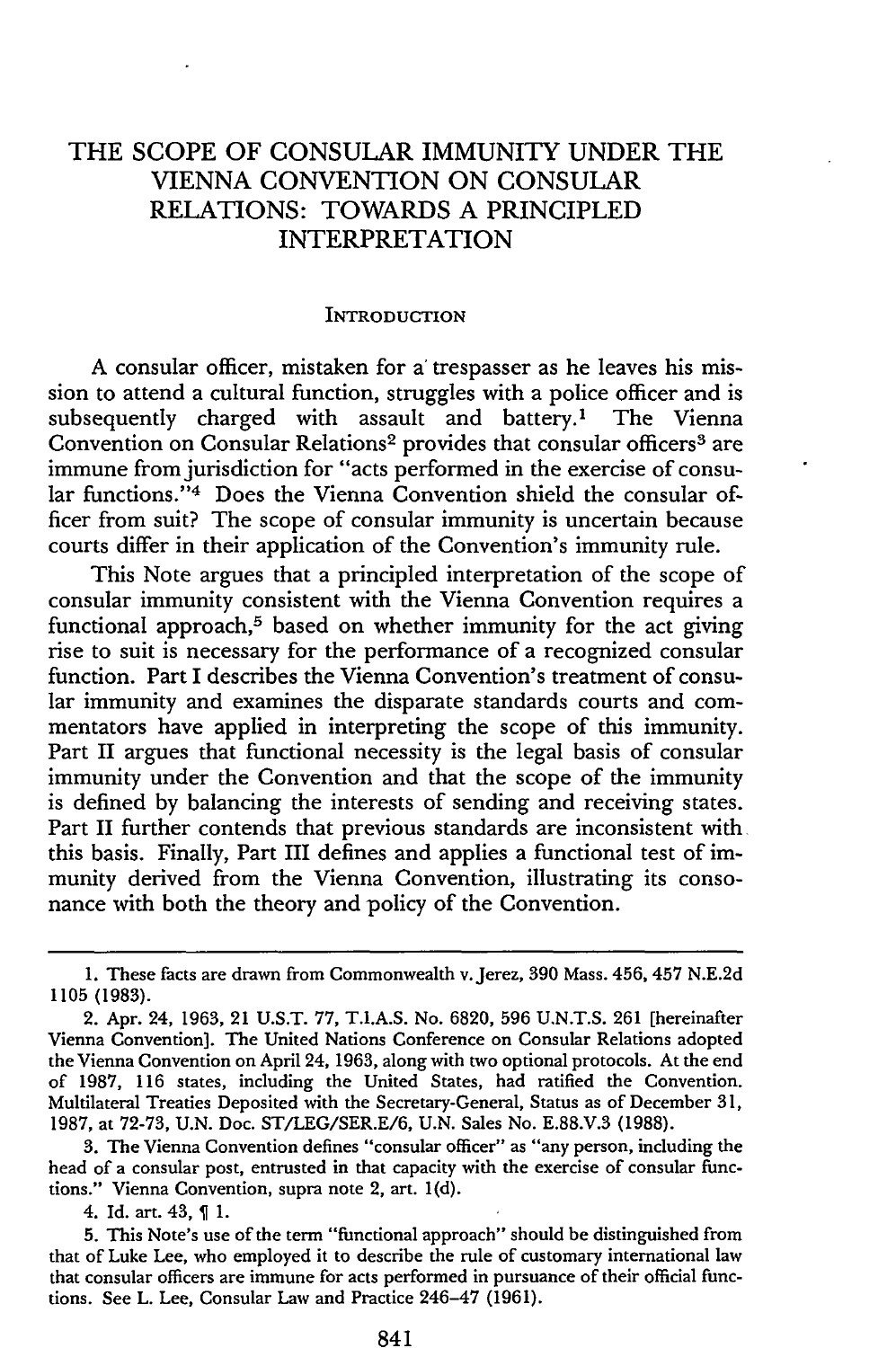#### I. DEFINING THE SCOPE OF CONSULAR IMMUNITY

The Vienna Convention codified and progressively developed customary international law<sup>6</sup> on consular immunities.<sup>7</sup> As a party to the Convention, the United States is bound by its terms, and its provisions are part of United States law. While the Vienna Convention grants consular officers immunity from the civil, criminal, and administrative jurisdiction of the receiving state for "acts performed in the exercise of consular functions,"<sup>8</sup> this rule, by itself, has failed to provide courts with sufficient guidance on the scope of the immunity granted and has resulted in various interpretations.

### *A. The Vienna Convention on Consular Relations*

In the pre-Convention era, the principle that consular officers were immune only for their official acts-acts performed in the exercise of consular functions<sup>9</sup>—was so widely followed in bilateral conventions<sup>10</sup> and so widely accepted by both courts<sup>11</sup> and commentators<sup>12</sup> that it was recognized as a rule of customary international law.<sup>13</sup> The Vienna Convention on Consular Relations, a product of the efforts of the International Law Commission ("ILC") and the Vienna Conference on

7. SeeJ. Zourek, Consular Intercourse and Immunities 34, U.N. Doc. A/CN.4/108 (1957), reprinted in [1957] 2 Y.B. Int'l L. Comm'n **71,** 82, U.N. Doc. A/CN.4/SER.A/1957/Add. 1.

8. Vienna Convention, supra note 2, art. 43, **T** 1.

9. The terms "official acts" and "acts performed in the exercise of consular functions" have been used interchangeably by courts and commentators, see Y. Dinstein, Consular Immunity From Judicial Process 25 (1966), and the International Law Commission, see Report of the International Law Commission to the General Assembly, [hereinafter Report of the ILC], 16 U.N. GAOR Supp. (No. 9) at 29, art. 43, comment 2, U.N. Doc. A/4843 (1961), reprinted in [1961] 2 Y.B. Int'l L. Comm'n 88, 117, U.N. Doc. A/CN.4/SER.A/1961/Add.1. However, the latter term is more precise because not all official acts, for example those specific to diplomatic functions, can be performed by consular officers.

10. For a list of such conventions, seeJ. Zourek, supra note 7, at 82, reprinted in [1957] 2 Y.B. Int'l L. Comm'n, supra note 7, at 99.

**11.** See, e.g., Lyders v. Lund, 32 F.2d 308, 309 (N.D. Cal. 1929) (consular officers are immune from suits "based upon official, authorized acts, performed within the scope of their duties on behalf of the foreign state"); Arcaya v. Paez, 145 F. Supp. 464, 470-71 (S.D.N.Y. 1956) (acts of consular officer in publicizing unfavorable articles about exiled national of sending state not within scope of official duties, thus no immunity from libel suit), aff'd, 244 F.2d 958 (2d Cir. 1957).

12. See, e.g., L. Oppenheim, 1 International Law § 435 (1955); see also Beckett, Consular Immunities, 21 Brit. Y.B. Int'l L. 34, 47 (1941) (citing authorities).

13. Report of the ILC, supra note 9, at 29, art. 43, comment 2, reprinted in [1961] 2 Y.B. Int'l L. Comm'n, supra note 9, at 117.

<sup>6. &</sup>quot;Customary international law results from a general and consistent practice of states followed by them from a sense of legal obligation." Restatement (Revised) of Foreign Relations Law of the United States § 102(2) (Tent. Final Draft 1985) [hereinafter Restatement (Revised)].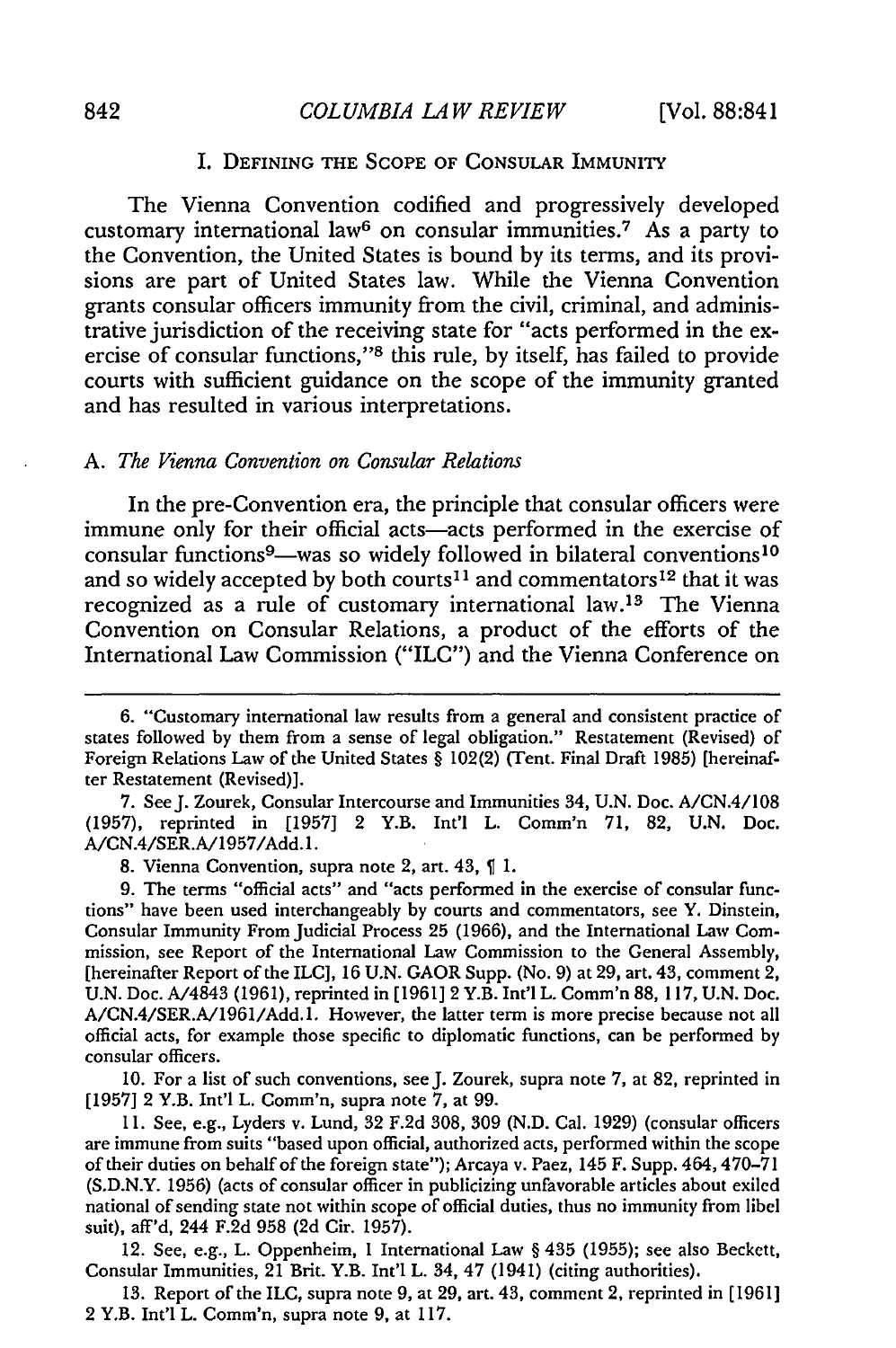Consular Relations,<sup>14</sup> codified international law on consular immunities by providing:

Consular officers and consular employees shall not be amenable to the jurisdiction of the judicial or administrative authorities of the receiving State in respect of acts performed in the exercise of consular functions.<sup>15</sup>

In codifying the "consular functions" principle, the Vienna Convention maintained the basic difference between consular and diplomatic<sup>16</sup> immunities: "consular personnel enjoy immunity from legal process only in respect of official acts, whereas diplomatic agents have full personal inviolability and immunity from legal process."<sup>17</sup>

The more limited scope of consular immunity is reflected in the structure of the Vienna Convention and illustrated by comparison with the Diplomatic Convention. While both conventions provide that "it is the duty of all persons enjoying **...** privileges and immunities to respect the laws and regulations of the receiving State," and "not to interfere in the internal affairs of that State,"<sup>18</sup> laws and regulations cannot be judicially enforced against diplomatic agents because they enjoy complete criminal immunity, and complete civil and administrative immunity except insofar as they engage in a limited number of activities.<sup>19</sup> In contrast, the duty of consular officers to respect receivingstate laws is judicially enforceable in all cases, except where article 43

15. Vienna Convention, supra note 2, art. 43,  $\parallel$  1. The Convention allows other international agreements to provide for greater immunity. Id. art. 73, **\$** 2. Most notable among such agreements is the Consular Convention, June 1, 1964, United States-Union of Soviet Socialist Republics, 19 U.S.T. 5018, T.I.A.S. No. 6503, which provides for complete immunity from the criminal jurisdiction of the receiving state. Id. art. 19,  $\sqrt{2}$  2.

16. Diplomatic immunities are codified in the Vienna Convention on Diplomatic Relations, Apr. 16, 1961, 23 U.S.T. 3227, T.I.A.S. No. 7502, **500** U.N.T.S. 95 [hereinafter Diplomatic Convention].

17. Restatement (Revised), supra note 6, § 463 Reporters' Note 1; see also id. at comment a (providing further comparison).

18. Vienna Convention, supra note 2, art. **55,** 1; Diplomatic Convention, supra note **16,** art. 41, **\$** 1. In each case, the full text is:

Without prejudice to their privileges and immunities, it is the duty of all persons enjoying such privileges and immunities to respect the laws and regulations of the receiving State. They also have a duty not to interfere in the internal affairs of that State.

Id.

19. Diplomatic Convention, supra note 16, art. 31, ¶ 1. Diplomatic agents are not immune from civil and administrative jurisdiction in:

(a) a real action relating to private immovable property situated in the territory of the receiving State **...** ; (b) an action relating to succession in which the diplomatic agent is involved.., as a private person... ; (c) an action relating to any professional or commercial activity exercised by the diplomatic agent in the receiving State outside his official functions.

Id.

<sup>14.</sup> For an account of developments leading to the signing of the Vienna Convention, see Nascimento e Silva, The Vienna Conference on Consular Relations, 13 Int'l & Comp. L.Q. 1214, 1214-20 (1964).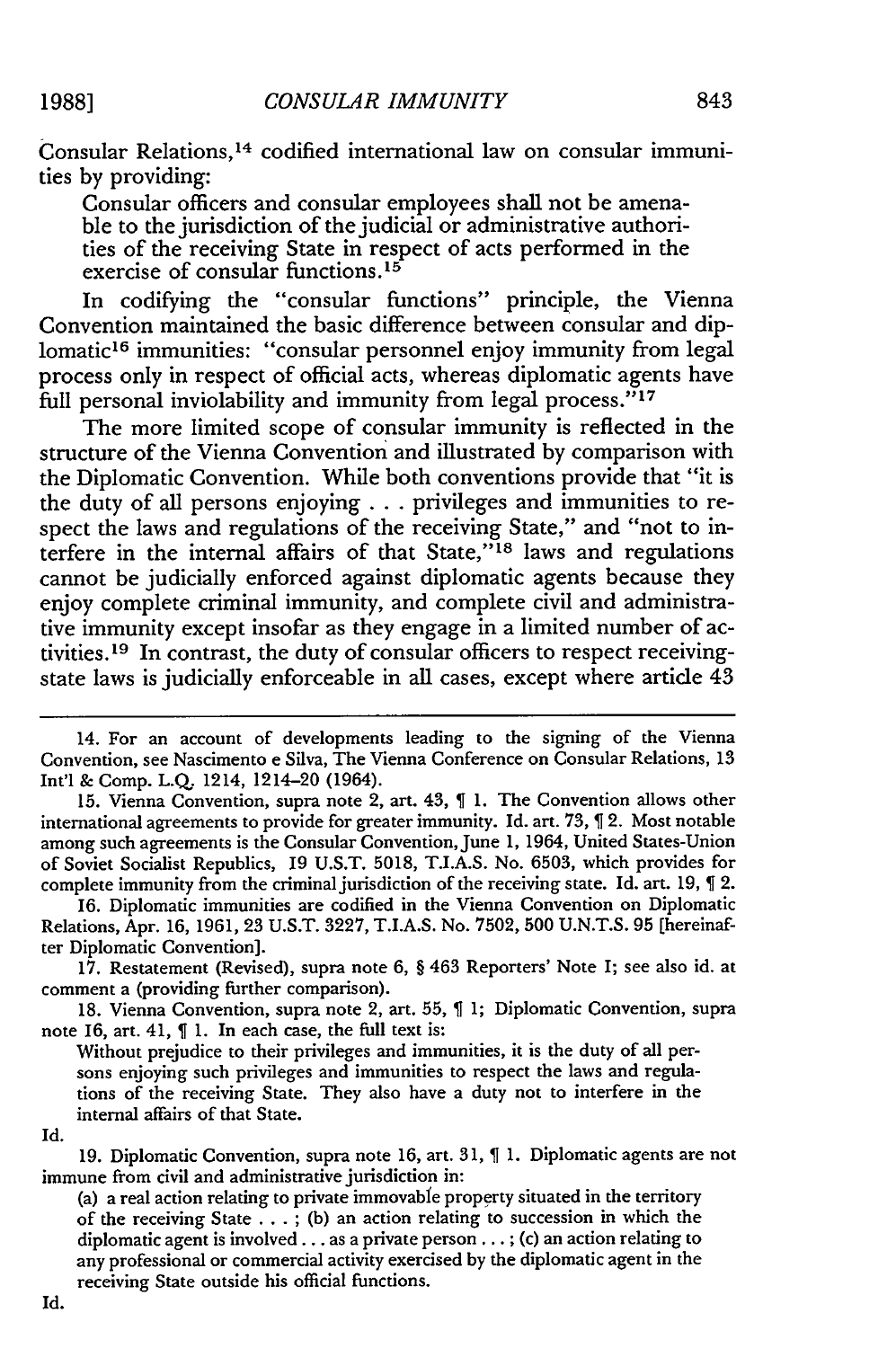grants immunity for acts performed in the exercise of consular functions.

Because consular immunity attaches only to official acts, an important issue for the drafters of the Vienna Convention was how, and indeed whether, to codify consular functions. 20 Eventually, the drafters recognized that if immunity depended upon whether an act was performed in the exercise of consular functions, it was vital that courts be able to determine the functions to which immunity would apply.<sup>21</sup> Article 5, a nonexhaustive list of the most important consular functions, 22 emerged after lengthy debate among both members of the

(e) helping and assisting nationals, both individuals and bodies corporate, of the sending State;

**(0** acting as notary and civil registrar and in capacities of a similar kind, and performing certain functions of an administrative nature, provided that there is nothing contrary thereto in the laws and regulations of the receiving State;

(g) safeguarding the interests of nationals, both individuals and bodies corporate, of the sending State in cases of succession mortis causa in the territory of the receiving State, in accordance with the laws and regulations of the receiving State;

(h) safeguarding, within the limits imposed by the laws and regulations of the receiving State, the interests of minors and other persons lacking full capacity who are nationals of the sending State, particularly where any guardianship or trusteeship is required with respect to such persons;

(i) subject to the practices and procedures obtaining in the receiving State, representing or arranging appropriate representation for nationals of the sending State before the tribunals and other authorities of the receiving State, for the purpose of obtaining, in accordance with the laws and regulations of the receiving State, provisional measures for the preservation of the rights and in-

<sup>20.</sup> See L. Lee, Vienna Convention on Consular Relations 51 (1966). The primary source of dispute was whether to adopt a general or enumerative definition of consular functions. See id. at 52-53 (outlining principal arguments).

<sup>21.</sup> See United Nations Conference on Consular Relations, 1 Official Records 126, U.N. Doc. A/CONF.25/16, U.N. Sales No. 63.X.2 (1963) [hereinafter Official Records] (statement of Mr. Kirchschlaeger (Austria)) (arguing that it is "of the greatest importance" that "courts of the receiving State ... be able to ascertain **...** from an international convention" the consular functions to which immunity applies).

<sup>22.</sup> Article 5 provides

Consular functions consist in:

<sup>(</sup>a) protecting in the receiving State the interests of the sending State and of its nationals, both individuals and bodies corporate, within the limits permitted by international law;

<sup>(</sup>b) furthering the development of commercial, economic, cultural and scientific relations between the sending State and the receiving State and otherwise promoting friendly relations between them in accordance with the provisions of the present Convention;

<sup>(</sup>c) ascertaining by all lawful means conditions and developments in the commercial, economic, cultural and scientific life of the receiving State, reporting thereon to the Government of the sending State and giving information to persons interested;

<sup>(</sup>d) issuing passports and travel documents to nationals of the sending State, and visas or appropriate documents to persons wishing to travel to the sending State;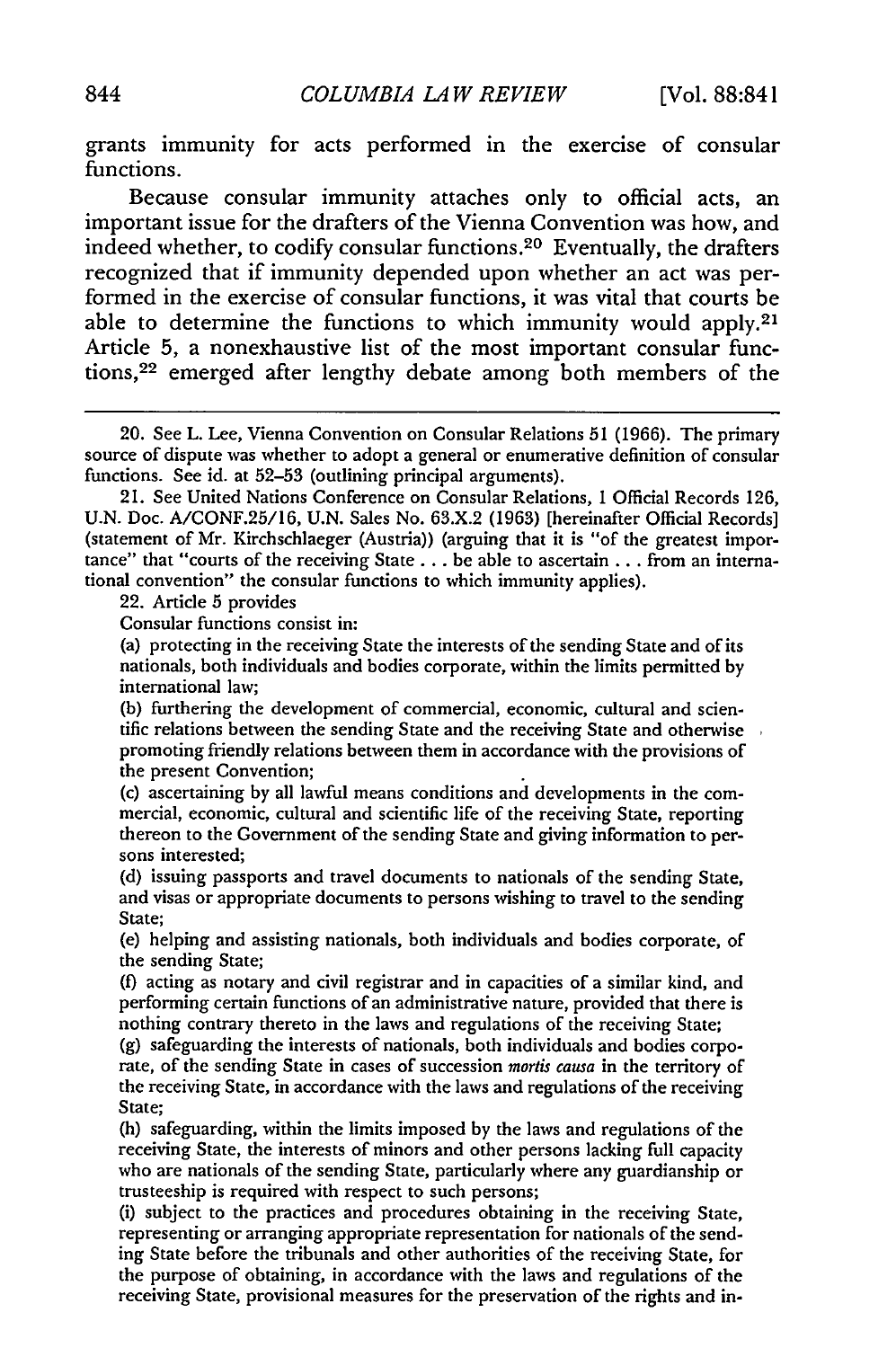**1988]**

 $ILC<sup>23</sup>$  and conferees to the Vienna Conference<sup>24</sup> as a compromise between a general definition and a specific enumeration.<sup>25</sup> Problems of interpretation generally arise as to what acts are "performed in the exercise" of the functions listed.

### *B. Standards of Interpretation*

While the immunity rule of the Vienna Convention mandates a distinction between consular and diplomatic immunities, it does not, without more, unambiguously delimit the scope of consular immunity. Conflicting interpretations, by both courts and commentators, create uncertainty for both consular officers and the receiving-state nationals who deal with them.

*1. Broad Interpretations.* **-** Since the signing of the Vienna Convention, some courts have interpreted consular immunity broadly in both civil<sup>26</sup> and criminal<sup>27</sup> contexts. These courts have given generous readings to both of the provisions of the Vienna Convention that must be invoked to establish immunity: the list of consular functions in article 5 and the immunity rule of article 43.

One court has read article 5(m), the catch-all definition of consular

- 25. L. Lee, supra note 20, at 51.
- 26. See Heaney v. Spain, 445 F.2d 501 (2d Cir. 1971).
- 27. See Commonwealth v. Jerez, 390 Mass. 456, 457 N.E.2d 1105 (1983).

terests of these nationals, where, because of absence or any other reason, such nationals are unable at the proper time to assume the defence of their rights and interests;

<sup>(</sup>j) transmitting judicial and extra-judicial documents or executing letters rogatory or commissions to take evidence for the courts of the sending State in accordance with international agreements in force or, in the absence of such international agreenlents, in any other manner compatible with the laws and regulations of the receiving State;

<sup>(</sup>k) exercising rights of supervision and inspection provided for in the laws and regulations of the sending State in respect of vessels having the nationality of the sending State, and of aircraft registered in that State, and in respect of their crews;

**<sup>(1)</sup>** extending assistance to vessels and aircraft mentioned in subparagraph (k) of this Article and to their crews, taking statements regarding the voyage of a vessel, examining and stamping the ship's papers, and, without prejudice to the powers of the authorities of the receiving State, conducting investigations into any incidents which occurred during the voyage, and settling disputes of any kind between the master, the officers and the seamen in so far as this may be authorized by the laws and regulations of the sending State;

**<sup>(</sup>m)** performing any other functions entrusted to a consular post by the sending State which are not prohibited by the laws and regulations of the receiving State or to which no objection is taken by the receiving State or which are referred to in the international agreements in force between the sending State and the receiving State.

<sup>23.</sup> See Report of the ILC, supra note 9, at 8-9, art. 5, comments 1-6, reprinted in [1961] 2 Y.B. Int'l L. Comm'n, supra note 9, at 96.

<sup>24.</sup> See infra notes 64-73 and accompanying text.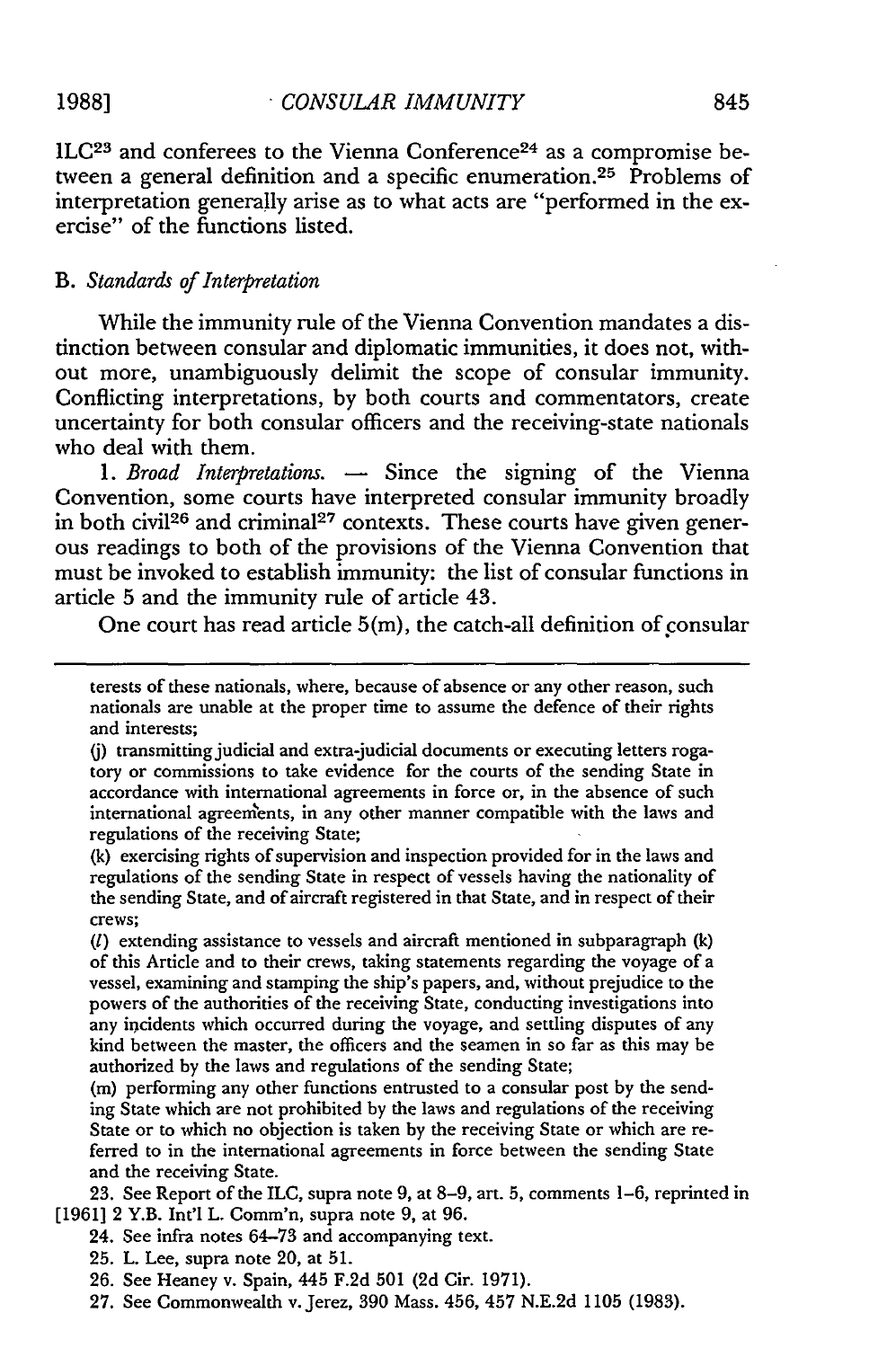functions, 28 to operate as a broad license to engage in activities under the protection of immunity. In *Heaney v. Spain,29* the Second Circuit held that contracting with United States citizens to disseminate adverse publicity about a foreign government was compatible with the exercise of consular functions, finding "nothing which would suggest that these alleged activities would not be embraced by the catch-all definition."30 Therefore, the consular officer was immune from suit for breach of contract.

Another court expanded the scope of immunity by implicitly interpreting the phrase "in the exercise of consular functions" in article 43 to mean *during* such exercise, focusing scrutiny solely on the temporal connection between the act and the function. If a function is recognized under article **5,** immunity attaches to any act committed during that function's exercise. In *Commonwealth v. Jerez,3i* the Supreme Judicial Court of Massachusetts appeared to follow this analysis in holding that a consular officer was immune from suit for assault and battery committed on a police officer as he proceeded to a cultural gathering.<sup>32</sup>

Furthermore, *Jerez* read narrowly language in the Vienna Convention that might have distinguished the conduct in question from consular functions recognized by article 5. The court found that the duty to respect the laws of the receiving state under article 55 " 'cannot be construed to mean that the doing of a single illegal act takes the activity outside the scope of the consular functions except where specifically so provided in article 5.' "33 Therefore, the court reasoned that the consular officer's alleged "single illegal act" of assaulting a policeman did not take his activity outside the scope of consular functions.<sup>34</sup>

*2. Narrow Interpretations.* **-** One California appellate court held that "the manner in which... an authorized function was carried out determine[d] whether [it] was in fact rendered within the scope of consular duties."<sup>35</sup> Literally applied, this standard bases the legitimacy of a consular function on the means chosen to perform it. Where the means are suspect, the ultimate activity is rendered outside the scope of consular functions and immunity is lost.

A restrictive interpretation also has been reached by focusing on

35. Silva v. Superior Court, 52 Cal. App. 3d 269, 280, 125 Cal. Rptr. 78, 87 (1975).

<sup>28.</sup> See supra note 22.

<sup>29. 445</sup> F.2d 501 (2d Cir. 1971).

<sup>30.</sup> Id. at 505.

<sup>31. 390</sup> Mass. 456, 457 N.E.2d 1105 (1983).

<sup>32.</sup> Id. at 458-59, 457 N.E.2d at 1106-07.

<sup>33.</sup> Id. at 461,457 N.E.2d at 1108 (quoting Illinois Commerce Comm'n v. Salamie, 54 Ill. App. 3d 465, 474, 369 N.E.2d 235, 241 (1977)). The *Salamie* court reached this conclusion because article 55 provides that the duty to respect the laws of the receiving state is "'without prejudice to [consular officers'] privileges and immunities.'" *Salamie,* 54 Ill. App. 3d at 474, 369 N.E.2d at 241 (quoting Vienna Convention, supra note 2, art. **55, 1).**

<sup>34.</sup> *Jerez,* 390 Mass. at 461, 457 N.E.2d at 1108.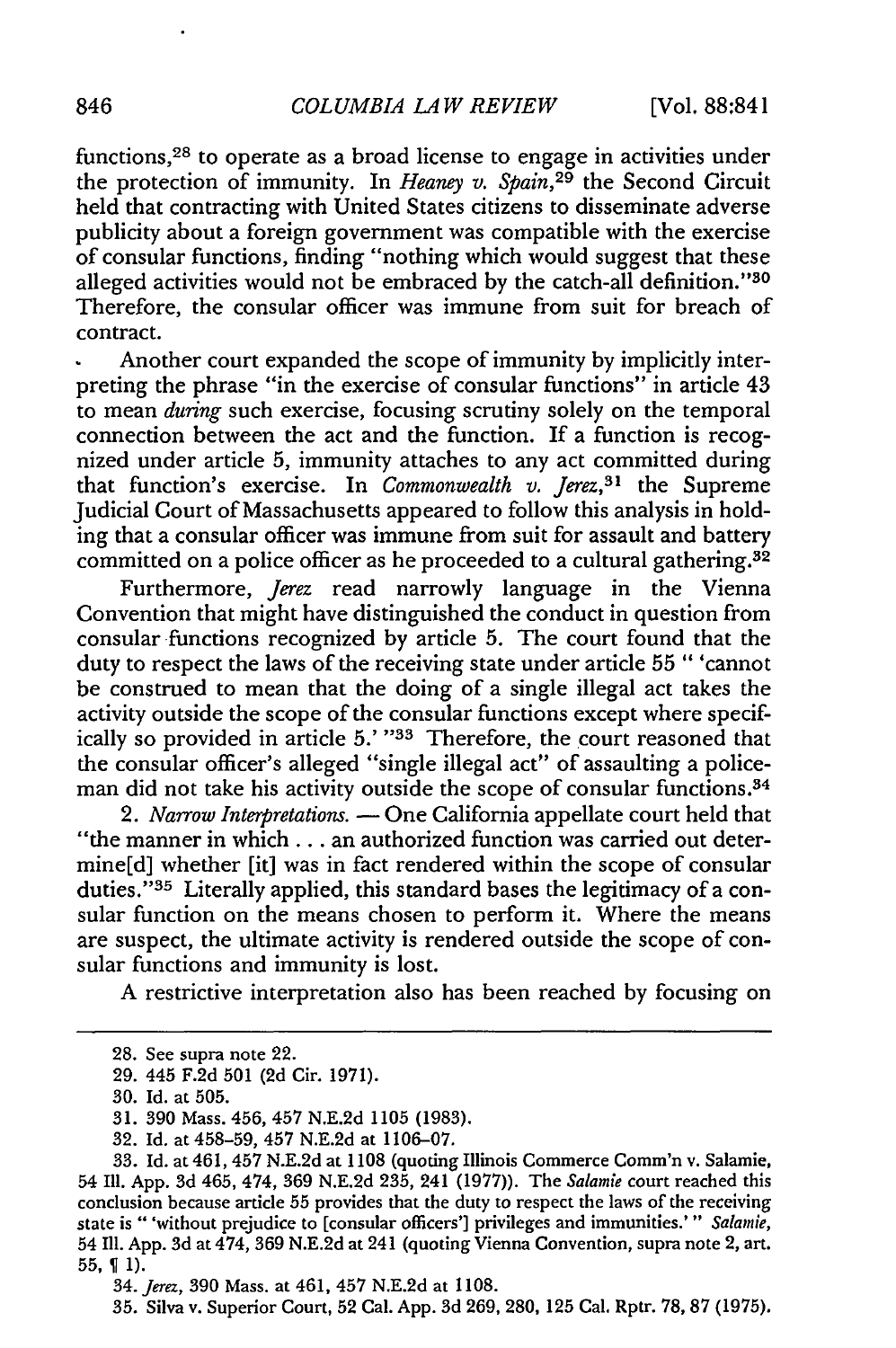the international law principle of noninterference expressed in article 55 of the Vienna Convention.36 In *Gerritsen v. de la Madrid Hurtado,37* the Ninth Circuit held that the action of a consular officer who forcibly silenced a demonstrator outside his consulate constituted an "interference with the United States' internal affairs" and thus was not "within the limits permitted by international law."<sup>38</sup> Therefore, his action could not properly be protected by the Convention as a consular function.<sup>39</sup> Under such an approach, presumably any consular activity that adversely affects the interests of the receiving state or its nationals is suspect as an interference in the receiving state's internal affairs.

*3. Alternatives.* **-** Commentators have attempted bright-line answers to consular immunity questions, such as distinguishing official from nonofficial acts on the ground that the former are "performed under the authority and on behalf of a State by one of its organs **...** so that the act can be imputed to it and deemed an 'act of State.' **"40** One writer has suggested expanding the length and detail of the list of consular functions in the Vienna Convention so that the immunity attaching to the exercise of these functions would be more clearly defined.<sup>41</sup> Another has proposed that courts apply a "substantial departure" test, whereby a substantial departure from an act a consular officer is required to perform indicates that he is acting outside his official duties and therefore not entitled to immunity.42 Finally, both courts<sup>43</sup> and commentators<sup>44</sup> have suggested a political solution to the problem, which would remove responsibility for immunity determinations from the courts and place it with the State Department.

## II. THE THEORETICAL, POLICY, **AND** STRUCTURAL FRAMEWORK OF IMMUNITY UNDER THE VIENNA CONVENTION

The text and preparatory work of the Vienna Convention demonstrate that functional necessity was intended to be the basis of consular

41. See Green, European Convention on Consular Functions: A Contribution by the Council of Europe to the Development of International Law, 8 Revue Belge de Droit International 176, 187 (1972) (preferring the European Convention on Consular Functions' highly detailed list of consular functions over the Vienna Convention's list).

42. L. Lee, supra note 20, at 122-23.

43. See Heaney v. Spain, 445 F.2d 501, 505 (2d Cir. 1971); Arcaya v. Paez, 145 F. Supp. 464 (S.D.N.Y. 1956), aff'd, 244 F.2d 958 **(2d** Cir. 1957).

44. See Note, Consular Immunity: In Law and in Fact, 47 Iowa L. Rev. 668, 677, 687-88 (1962).

<sup>36.</sup> See supra note 18.

<sup>37. 819</sup> F.2d 1511 (9th Cir. 1987).

<sup>38.</sup> Id. at 1516.

<sup>39.</sup> Id.

<sup>40.</sup> Y. Dinstein, supra note 9, at **23.** Dinstein labels acts performed in the course of an official assignment, but not attributable to the state (such as negligent driving) or acts which he argues are consular but not official (such as representing a national in the administration of an estate) "semi-official." He argues that semi-official acts do not exempt the consular officer from judicial process. Id. at 62.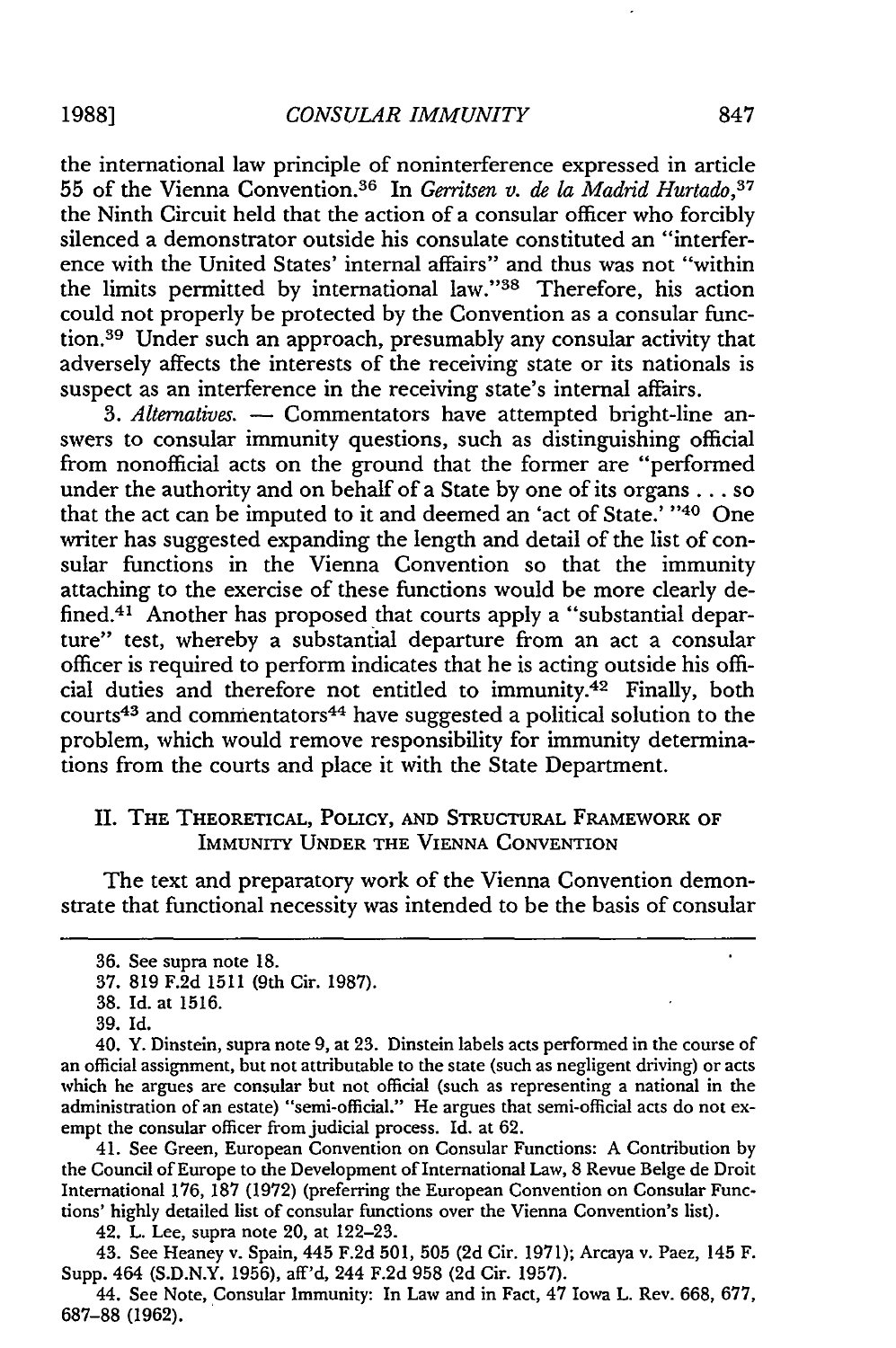immunity. The scope of immunity based on functional necessity is determined by balancing the interests of the sending and receiving states, an underlying policy of the Vienna Convention with which previous interpretations of the Convention are not in accord.

#### *A. Functional Necessity*

In modern times, functional necessity has gained widespread acceptance as the theoretical basis of both diplomatic and consular immunities.45 The functional necessity theory rests on the premise that without protection from legal and political interference by the receiving state, agents in international relations would be largely at the mercy of their host governments for the degree to which they could fulfill their duties. The threat of such interference alone could "materially hamper them in the exercise of their functions." $46$  Today it is generally agreed that consular immunities exist because "it is essential for the proper discharge of consular duties that a consul should be immune from process in the local courts in respect of them."'47

The Vienna Convention explicitly adopts the functional necessity theory of consular immunity in its preamble, which states that "the purpose of... privileges and immunities is not to benefit individuals but to ensure the efficient performance of functions by consular posts on behalf of their respective States."48 The preparatory work of the Vienna Convention confirms what appears from the face of the text: the delegates to the Conference intended the immunity to safeguard the consular process from unwarranted interference. The delegate who introduced the preamble containing the above phrase stated that "[t]he paragraph expresse[s] the so-called principle of functional necessity which [is] an essential attribute of consular privileges and immunities." 49 Comments of other delegates confirm the intention to recognize functional necessity as the basis of consular immunity.50

Nonetheless, the exact contours of consular immunity based on

<sup>45.</sup> See Note, Consular Immunity From Service of Process Under the Vienna Convention on Consular Relations, 8 Fordham Int'l L.J. 96, 101 (1984) ("The functional necessity theory has, in fact, generally governed the privileges and immunities enjoyed by consular representatives."); see also L. Henkin, R. Pugh, **0.** Schacter & H. Smit, International Law: Cases and Materials 948 (2d ed. 1987) (citing authorities).

<sup>46.</sup> B. Sen, A Diplomat's Handbook of International Law and Practice 82 (1979).

<sup>47.</sup> Beckett, supra note 12, at 49. But see Y. Dinstein, supra note 9, at 21-23 (arguing that concern for the proper performance of consular functions cannot explain why the immunity applies only to certain acts, because the limited legal and psychological protection the immunity provides is insufficient to ensure unhampered performance of consular functions).

<sup>48.</sup> Vienna Convention, supra note 2, preamble, 15.

<sup>49. 1</sup> Official Records, supra note 21, at 246 (statement of Mr. Rao (India)).

<sup>50.</sup> See id. at 248 (statement of Mr. Ustor (Hungary)) (supporting fifth paragraph of the preamble because it clearly specifies functional necessity as "the one certain basis" of consular immunity); id. at 247 (statement of Mr. Heppel (United Kingdom)).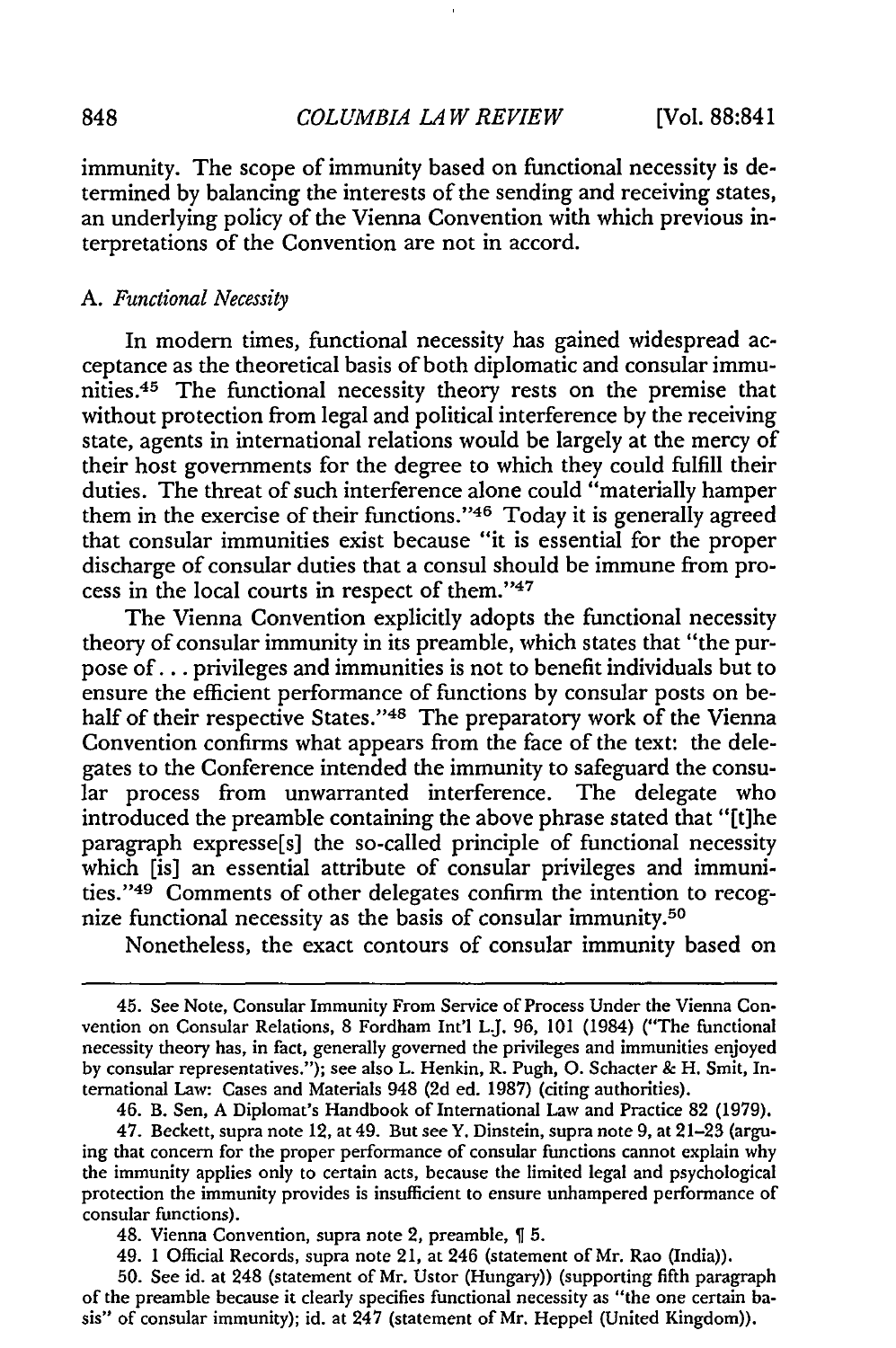functional necessity, or "functional immunity," are not readily apparent. For example, in the extreme, functional immunity could mean complete immunity, since only complete immunity could absolutely ensure that a consular officer's functions would be unimpeded by the receiving state. $51$  At the other extreme, functional immunity could mean nothing more than protection of consular officers from politically motivated acts by the receiving state designed to limit the scope of consular authority; the consular officer would then remain amenable to suit for the slightest deviation from authorized conduct. In short, without further definition, the concept of functional immunity for consular officers is subject to the same vagaries of interpretation as the consular functions rule that attempts to effectuate it.

#### *B. Balancing Interests*

The text, preparatory work, and overall structure of key provisions of the Vienna Convention show that the drafters and conferees intended to balance sending- and receiving-state interests. This balancing provides a means to determine the scope of functional consular immunity.

*1. Policy.* **-** Consular immunity is part of customary international law.<sup>52</sup> Early twentieth century commentary indicates that the scope of consular immunity has long been viewed as the result of a competition between the interests of sending and receiving states. This commentary explains that consular officers perform duties solely for the benefit of the sending state and its nationals in the territory of the receiving state.55 As such, the sending state's interests are furthered by the existence of consular immunities, which allows the successful and unhindered performance of these duties.<sup>54</sup> On the other hand, because "[c]onsular rights and prerogatives [are] in derogation of the territorial jurisdiction of the receiving State,"<sup>55</sup> it is in the receiving state's interest to have these immunities interpreted restrictively.<sup>56</sup> Nonetheless, "[t]he receiving state acquiesces in slight qualifications of its territorial authority in order that it may be permitted to establish consular offices abroad in its own interests."<sup>57</sup>

The Vienna Convention, which codified and progressively developed international law on consular immunities,<sup>58</sup> reflects a similar ac-

<sup>51.</sup> See Y. Dinstein, supra note 9, at 21-23.

<sup>52.</sup> Report of the ILC, supra note 9, at 29, art. 43, comment 2, reprinted in [1961] 2 Y.B. Int'l L. Comm'n, supra note 9, at 117.

<sup>53.</sup> See Harvard Law School, The Legal Position and Functions of Consuls, *in* Research in International Law 189, 214-15 (1932).

<sup>54.</sup> See id.

<sup>55.</sup> J. Puente, The Foreign Consul: His Juridical Status in the United States 35 (1926).

<sup>56.</sup> See id.

<sup>57.</sup> The Legal Position and Functions of Consuls, supra note 53, at 214.

<sup>58.</sup> See supra note 7.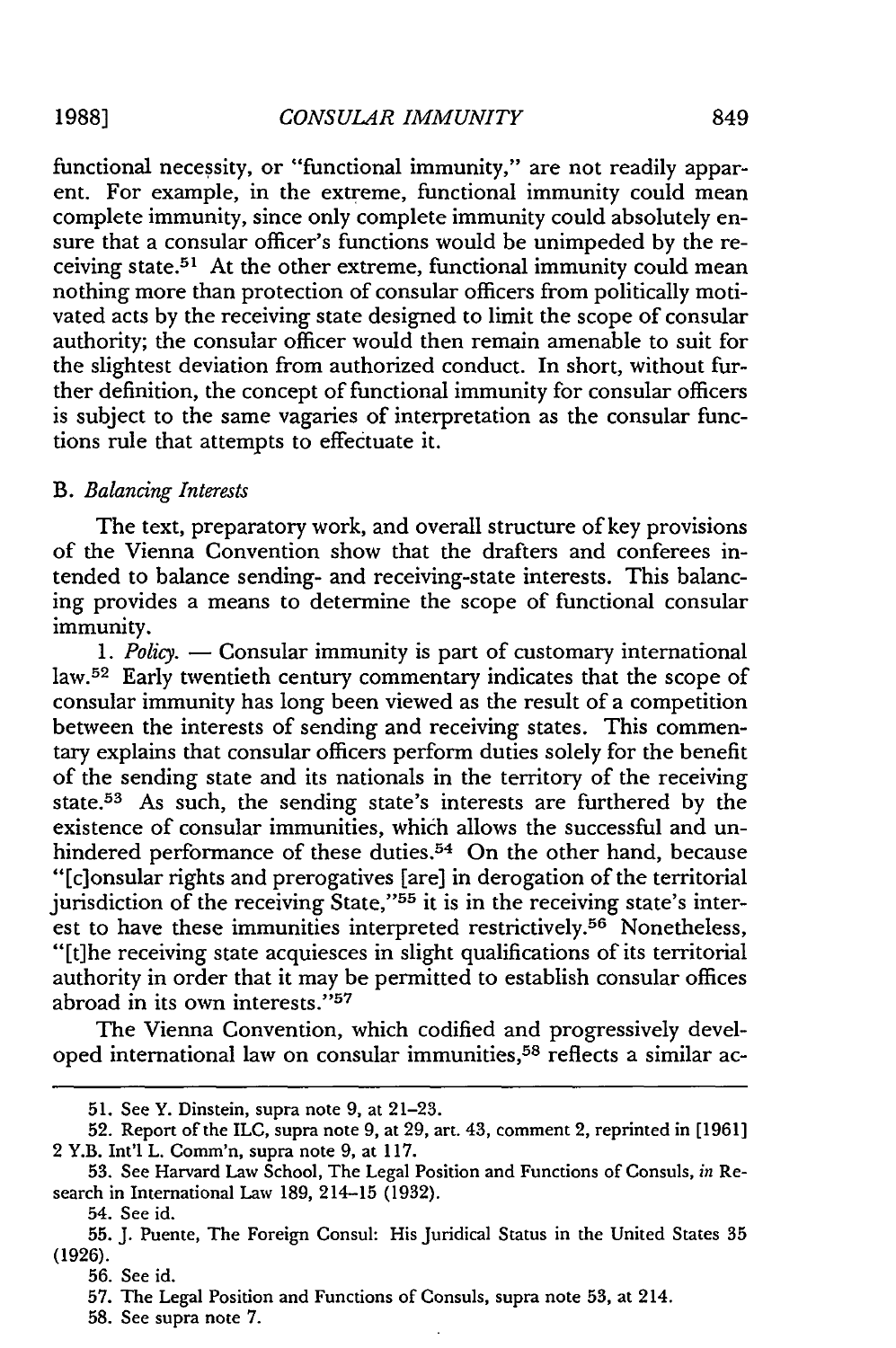commodation of these competing interests. Article 5, the list of consular functions, is composed of both general functions,59 which identify the essential purposes of a consular officer's duties, such as "protecting in the receiving State the interests of the sending State and of its nationals,"<sup>60</sup> and a series of more specific means to these ends,<sup>61</sup> such as acting as a notary,<sup>62</sup> or representing sending-state nationals before tribunals and authorities in the receiving state.<sup>63</sup> These more specific functions implicate receiving-state interests and are therefore generally subject to regulation or prohibition. This dichotomy between a class of general principles and a list of more specific functions implements a balance of interests by allowing the receiving state to regulate the exercise of specific functions, provided it does not thereby undermine the essential functions at the heart of the consular process.

The preparatory work of the Convention provides additional evidence that the drafters and conferees considered competing interests in drafting article 5. At the Vienna Conference, a debate developed over whether to adopt a general or enumerative definition of consular functions. The article 5 issue, which the ILC had resolved in its draft articles in favor of a nonexhaustive enumeration set out by way of example,<sup>64</sup> was thrown open by a proposed amendment calling for a general definition. 65 The conferees invited Jaroslav Zourek, Special Rapporteur of the ILC,<sup>66</sup> to explain why the ILC had adopted the enumerative text. He responded that consular functions could not be defined solely in general terms because the legal basis for their exercise is not uniform. 67 In particular, he stated:

Certain consular functions [are] based on customary international law and [have] been established for centuries. Others, however, [have] emerged in more recent times. It was clear to the International Law Commission that the exercise of those consular functions which [are] based on customary interna-

65. See generally 1 Official Records, supra note 21, at 124-34 (record of debate).

<sup>59.</sup> Vienna Convention, supra note 2, art. 5(a)-(c).

<sup>60.</sup> Id. art 5(a). ILC commentary identifies this as "the most important of the many consular functions." Report of the ILC, supra note 9, at 9, art. 5, comment 7, reprinted in [1961] 2 Y.B. Int'l L. Comm'n, supra note 9, at 96.

<sup>61.</sup> Vienna Convention, supra note 2, art. 5(d)-(/).

<sup>62.</sup> Id. art. **5(f).**

<sup>63.</sup> Id. art. 5(i).

<sup>64.</sup> Report of the ILC, supra note 9, at **8-9,** art. 5, comment 6, reprinted in [1961] 2 Y.B. Int'l L. Comm'n, supra note 9, at 96.

<sup>66.</sup> Zourek was appointed Special Rapporteur in 1955, when the ILC began the study of consular intercourse and immunities. He submitted three reports to the ILC, including 60 draft articles, U.N. Docs. A/CN.4/108 (1957), A/CN.4/131 (1960), A/CN.4/137 (1961), which served as the basis for the ILC's discussion and led to its Draft Articles on Consular Intercourse and Immunities. See Report of the ILC, supra note 9, at 2-3, reprinted in [1961] 2 Y.B. Int'l L. Comm'n, supra note 9, at 89-90. The ILC's Draft Articles were in turn used as the working draft at the Vienna Conference.

<sup>67. 1</sup> Official Records, supra note 21, at 134-35 (statement of Mr. Zourek (Special Rapporteur)).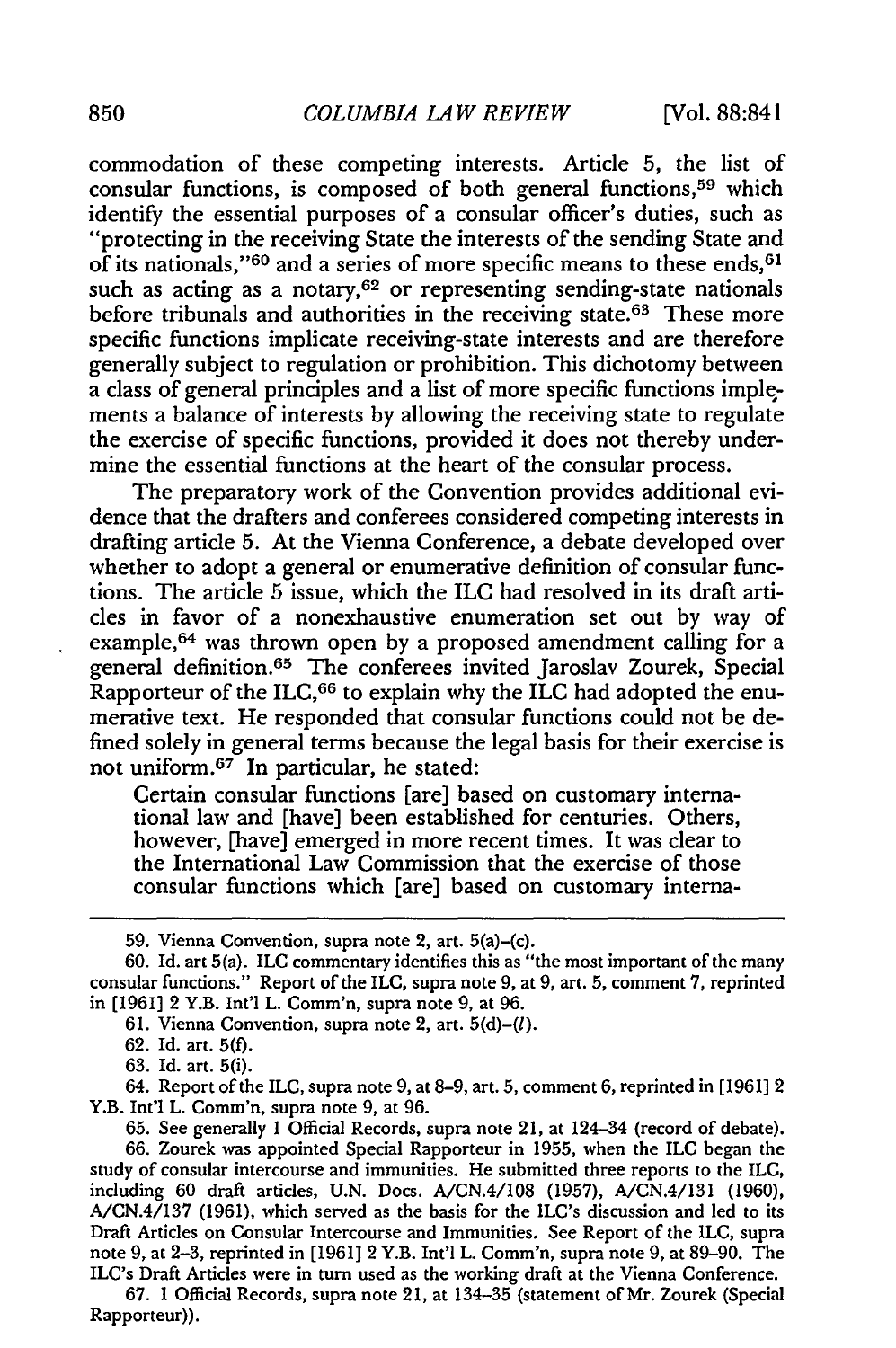tional law could under no circumstances be prevented by the receiving State. With respect to other functions, however, the position was that a consul could exercise them if they were entrusted to him by the sending State and if their exercise was not forbidden by the authorities of the receiving State.<sup>68</sup>

Subsequent to Zourek's comments, the conferees added saving clauses to four subparagraphs,<sup>69</sup> expressly subjecting the exercise of each function listed therein to the laws of the receiving state. This action explicitly assigned these functions to Zourek's second category, those whose exercise depends upon acquiescence by both the sending and receiving states.

Also noteworthy is an amendment proposed by Austria that would have left largely unchanged the substantive list of consular functions in article 5, but would have separated the article into two paragraphs: main functions and implementing functions.<sup>70</sup> Interestingly, this conceptual division corresponds to the dichotomy between general functions, subparagraphs (a) through (c), and specific functions, subparagraphs (d) through (l), apparent from the text. It also received substantial support at the Conference, $71$  including a comment by one delegate that it "reflected the original intention of the International Law Commission."<sup>72</sup> While the amendment was never voted on and thus not incorporated into the final draft, the episode suggests that the conferees believed that article 5 as amended by the addition of saving clauses 73 already reflected the division of functions, and thus the com-

68. Id. at 134. Zourek listed the following as examples of functions that could not be prevented by the receiving state: protecting the interests of the sending state and its nationals; promoting the development of friendly relations between the two states; ascertaining conditions in the receiving state; issuing passports; assisting nationals; and safeguarding their rights in estates. An example of a function that could only be exercised if it did not conflict with receiving-state laws is solemnizing marriages. Id. at 135.

69. The subparagraphs are (f), (g), (h) and (i). Id. at 150-59. The clause "subject to the practices and procedures obtaining in the receiving State" was added to subparagraph (i), which already contained a saving clause as drafted by the ILC. Id. at 156-59. In addition, a catch-all subparagraph, (m), which also contained a saving clause, was added. Id. at 164-66.

70. 2 id. at 56-57, U.N. Doc. A/CONF.25/C.1/L.26 (1963). The amendment would also have listed two additional implementing functions. See id. For a record of the Vienna Conference's consideration of the amendment, see 1 id. at 147-48, 166-67.

71. See, e.g., id. at 147 (statement of Mr. von Haeften (Federal Republic of Germany)) (supporting the amendment because it "would help future readers to understand the arrangement not only of article 5, but of the convention as a whole"); id. at 148 (statements of Messrs. Wu (China), Palierakis (Greece), Marambio (Chile), Westrup (Sweden) and other supporters). But see id. (statement of Mr. Martins (Portugal)).

72. Id. at 148 (statement of Mr. Wu (China)).

73. The importance of the amendment was particularly lessened by the adoption of the catch-all definition of consular functions in article 5(m). The delegate who proposed the amendment stated that "as a result of the joint amendment just adopted [adding subparagraph (m)], the Austrian amendment... modifying the structure of the article had perhaps to some extent lost its points." Id. at 166 (statement of Mr. Kirchschlaeger (Austria)).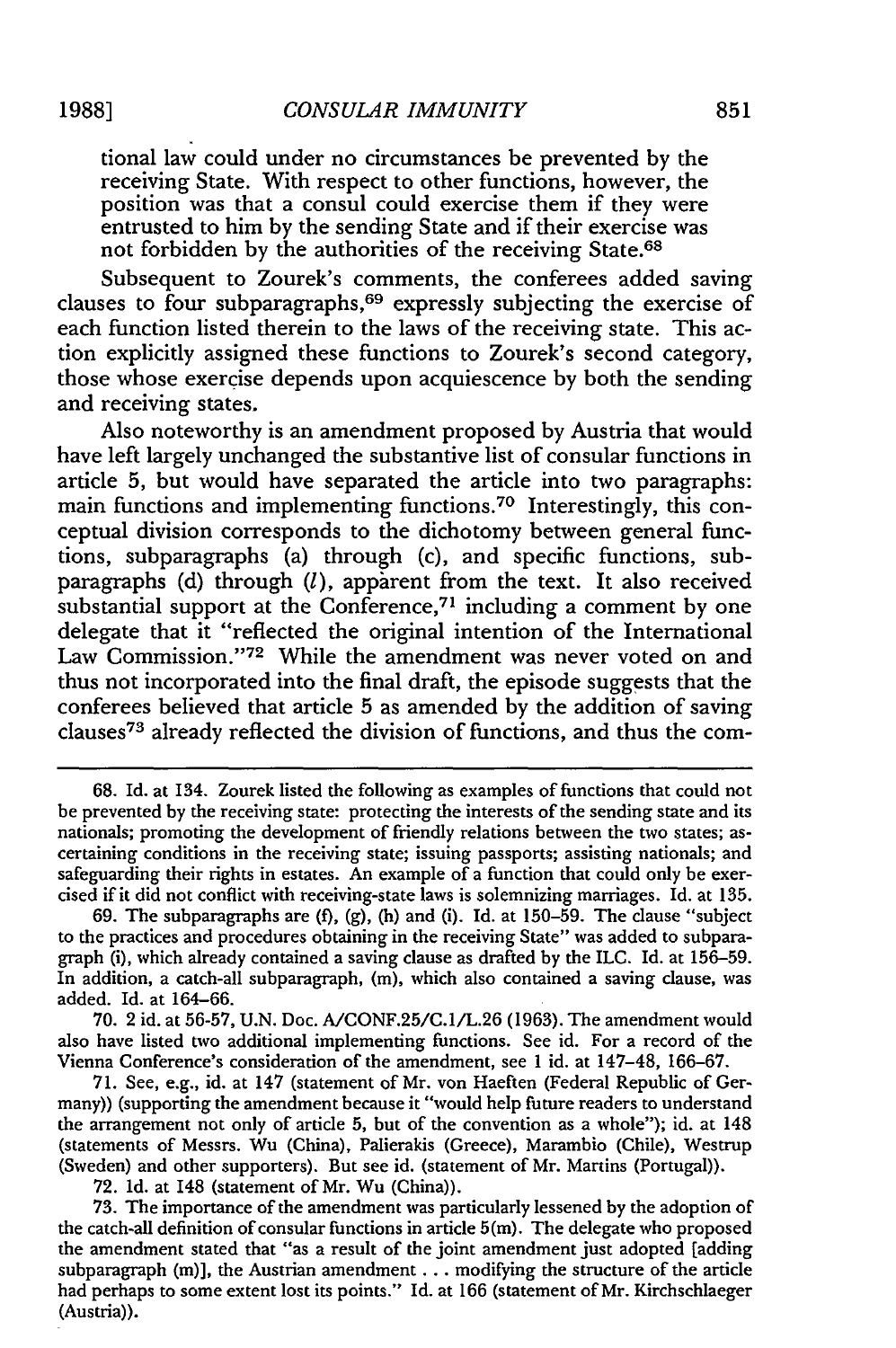peting interests, of which Zourek spoke,

In addition to the composition of article 5, the Vienna Convention's treatment of the essential function of protecting the interests of the sending state and of its nationals, at once both regulated and protected by the proviso that the function must be exercised "within the limits permitted by international law,"'74 is itself illustrative of the balancing of competing interests. The qualification serves as a check on sending-state power,<sup>75</sup> while reinforcing the existence of essential functions as general principles of international law.<sup>76</sup>

*2. Structure.* **-** The balance struck in article 5 between sendingand receiving-state interests is evident in the overall structure of the Vienna Convention as well. The interplay between articles of the Convention carefully counters a consular officer's duties toward the receiving state with immunities from its jurisdiction.

Article 55 sets out "the fundamental rule"<sup>77</sup> that it is each consular officer's duty "to respect the laws and regulations of the receiving State."78 This rule, which appears in the Diplomatic Convention as well,<sup>79</sup> is particularly significant in regard to consular relations since it provides "a sufficient safeguard for the receiving State" because "consuls, unlike diplomatic agents, [are] subject to the jurisdiction of the receiving State. If, therefore, they violate[] its laws and regulations, the receiving State [is] in a position to enforce observance."<sup>80</sup> At the same time, however, the sending state's competing interest in being free from the enforcement of laws that interfere with the consular process is satisfied by the immunity rule of article 43, which shields consular officers from receiving-state jurisdiction for acts performed in the exercise of consular functions.

Thus, through the interplay of these two articles, the laws and regulations of the receiving state, which a consular officer must respect,

76. The proviso can be read as a safeguard against restrictive receiving-state legislation, not itself in conformity with international law, that prevents a consular officer from justly intervening on behalf of the sending state. It was so read by at least one member of the ILC. See Summary Records of the Thirteenth Session, (1961] **1** Y.B. Int'l L. Comm'n, supra note 75, at 19 (statement of Mr. Ago (Italy)).

77. Report of the ILC, supra note 9, at *35,* art. 55, comment 1, reprinted in [1961] 2 Y.B. Int'l L. Comm'n, supra note 9, at 123.

78. Vienna Convention, supra note 2, art. 55, ¶ 1.

79. See supra note 18 and accompanying text.

80. 1 Official Records, supra note 21, at 135 (statement of Mr. Zourek (Special Rapporteur)).

<sup>74.</sup> Vienna Convention, supra note 2, art. 5(a).

<sup>75.</sup> The proviso "within the limits permitted by international law" was borrowed from the Diplomatic Convention, supra note 16, art. 3, 1(b). See Summary Records of the Thirteenth Session, [1961] 1 Y.B. Int'l L. Comm'n 20, U.N. Doc. A/CN.4/SER.A/1961. Delegates to the Diplomatic Conference supported adding the clause in order to curb abuses by explicitly stating that there are limits to the right of protection. See United Nations Conference on Diplomatic Intercourse and Immunities, 1 Official Records 79-82, U.N. Doc. A/CONF.20/14, U.N. Sales No. 61.X.2 (1961).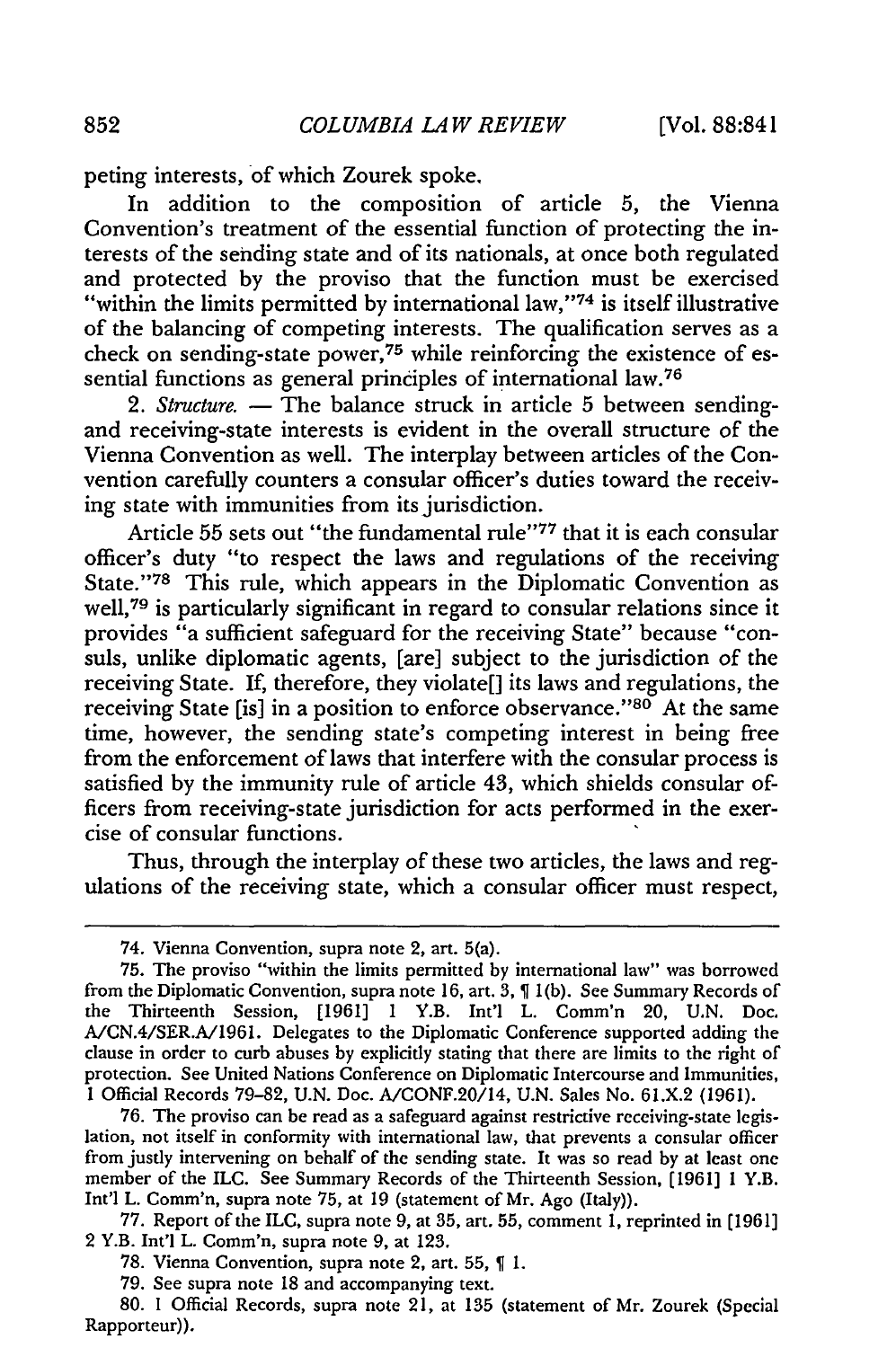govern all aspects of the officer's conduct in the receiving state, except insofar as immunity exempts him from their enforcement. In contrast, the "laws and regulations" referred to in the saving clauses of article 5 govern only the exercise of specific consular functions.

Therefore, in civil and criminal actions not involving the violation of a law that regulates the exercise of a consular function, for example, a libel suit or criminal prosecution for assault, it is not sufficient to find immunity from the mere fact that no provision in article 5 removes the act from consular functions; $81$  the duty under article 55 remains, enforceable unless immunity is provided by article 43.

In criminal cases, article 41 supplements the system of checks and balances established in the Convention. This article provides that "[c]onsular officers shall not be liable to arrest or detention pending trial, except in the case of a grave crime." $82$  As the ILC noted, "[t]he arrest of a consular official hampers considerably the functioning of the consulate and the discharge of [its] daily tasks" and thereby "harm[s] the interests" of both the sending and receiving states and "seriously affect<sup>[s]</sup> consular relations between the two States."<sup>83</sup> Therefore, the personal inviolability granted under article 41 provides a significant counterbalance to any potential dangers deriving from the enforceable duty to respect the laws of the receiving state.

#### C. *Prior Standards*

None of the standards of interpretation heretofore applied by the courts is sufficiently attentive to the Convention's underlying premise that sending- and receiving-state interests must be balanced. Unduly  $broad<sup>84</sup>$  and narrow<sup>85</sup> interpretations threaten receiving- and sendingstate interests, respectively, and fail to recognize the functional basis of consular immunity.

The broad strain of interpretation represented by *Commonwealth v.*

83. Report of the ILC, supra note 9, at 28, art. 41, comment 13, reprinted in [1961J 2 Y.B. Int'l L. Comm'n, supra note *9,* at 116.

<sup>81.</sup> See supra notes 33-34 and accompanying text.

<sup>82.</sup> Vienna Convention, supra note 2, art. 41, 1.

In the United States, courts can be expected to interpret "grave crime" to mean a felony. Letter of Submittal from the Department of State to the President, S. Exec. Doc. E, 91st Cong., 1st Sess. vi (1969). It should be noted that this provision does not mean that consular officers can be prosecuted *only* for grave crimes, but rather that in the case of a lesser offense, they cannot be imprisoned until convicted. See id.; see also Report of the ILC, supra note 9, at 28, art. 41, comment 13, reprinted in [1961] 2 Y.B. Int'l L. Comm'n, supra note 9, at 116. ("Paragraph 1 of this article refers to immunity from arrest and detention *pending trial....* It should be pointed out that this paragraph by no means excludes the institution of criminal proceedings against a consular official.") (emphasis added).

<sup>84.</sup> See supra notes 26-34 and accompanying text.

<sup>85.</sup> See supra notes 35-39 and accompanying text.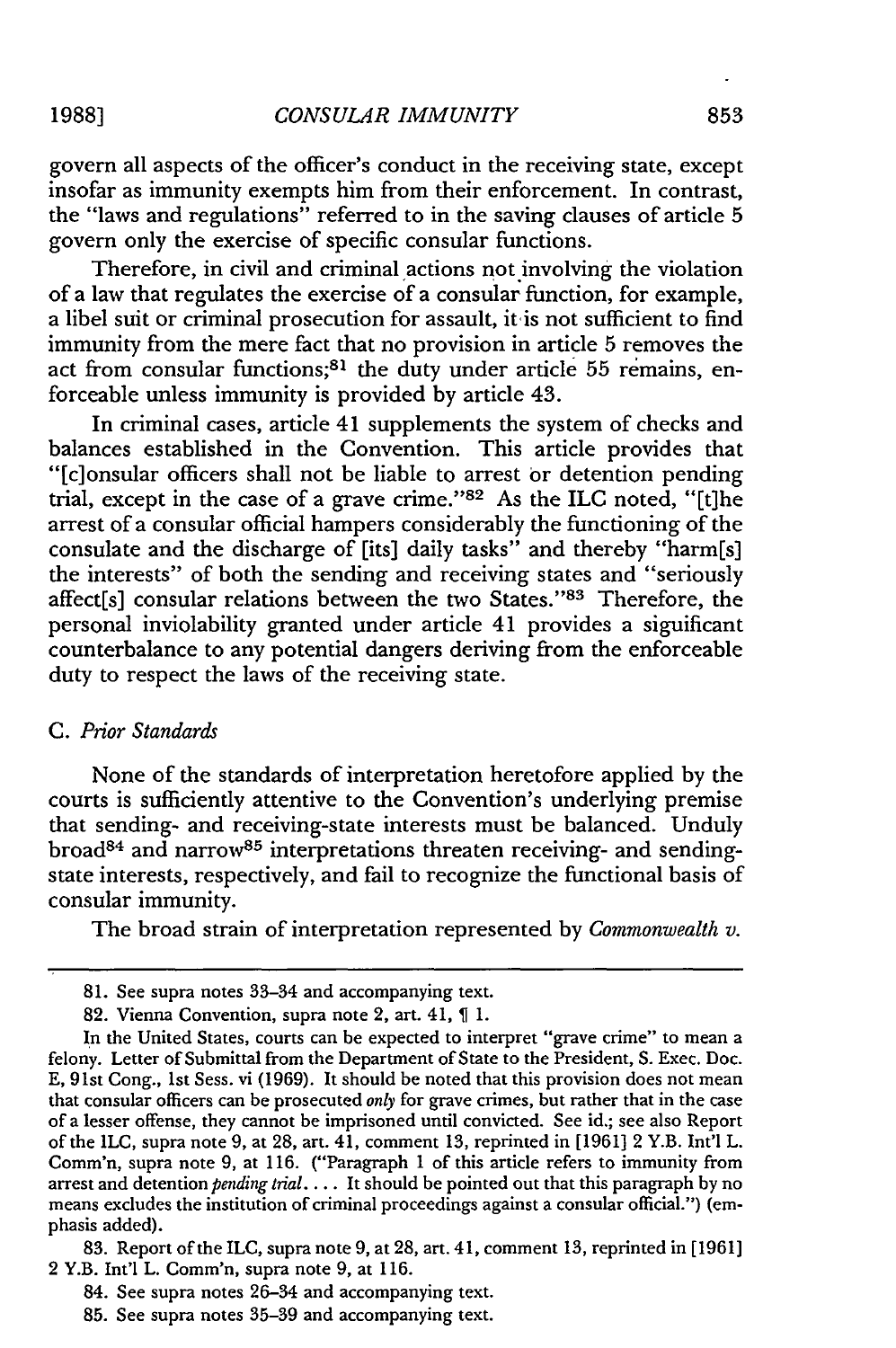$Jerez^{86}$  is inappropriate in two respects. First, granting immunity for all acts performed *during* the exercise of consular functions was not contemplated by the drafters of the Convention.<sup>87</sup> Therefore, the fact that Jerez was on his way to a cultural affair at the time of the incident does not, without more, conclusively establish that he was entitled to immunity.

Second, the *Jerez* court misunderstood the interplay between articles 5 and 55. Because Jerez was en route to a cultural gathering, the court reasonably concluded that the object of his behavior was the legitimate consular function of "furthering the development of... cultural **...** relations"88 between the sending and receiving states pursuant to article  $5(b)$ .<sup>89</sup> Yet because article  $5(b)$  contains no clause subjecting the exercise of that function to the laws of the receiving state, the court searched in vain for a "specific provision of article 5... which takes Jerez's alleged assault and battery outside the scope of his consular functions." <sup>90</sup> Finding none, the court concluded that Jerez was immune. But the absence of saving clauses in particular provisions of article 5 means that the receiving state cannot prevent the exercise of essential functions through excessively restrictive regulation, not that the duty to respect the laws of the receiving state does not apply.<sup>91</sup> Therefore, since assault and battery is incompatible with the exercise of consular functions, Jerez is actually not immune under the Vienna Convention's immunity rule, and the laws of the receiving state can be enforced against him.

The difficulty with the result in Jerez is further demonstrated by the inconsistent results its rationale would bring about. If, for example, Jerez had been on his way to perform an *administrative* function, under the court's reasoning he would not enjoy immunity for the alleged assault and battery because article 5(f), governing administrative func-

90. Id. at 461, 457 N.E.2d at 1108.

<sup>86. 390</sup> Mass. 456,457 N.E.2d 1105 (1983); see supra notes 31-34 and accompanying text.

<sup>87.</sup> This is evident from comments made in regard to the adoption of paragraph 2(b) of article 43, which provides that the consular functions immunity rule "shall not, however, apply in respect of a civil action *...* by a third party for damage arising from an accident in the receiving State caused by a vehicle, vessel or aircraft." Vienna Convention, supra note 2, art.  $43$ ,  $12$ . It might be argued that creating this exception to immunity for an act that often would occur during the performance of consular functions proves the rule that immunity generally attaches to such acts. However, remarks made during debate over the inclusion of this paragraph dispel that notion. The sponsor of this provision "agreed that the act of driving a motor-car should not be regarded as constituting the performance of a consular function for the purpose of claiming immunity from jurisdiction, but [the] amendment was necessary to put the matter beyond doubt." **I** Official Records, supra note 21, at 375 (statement of Mr. Evans (United Kingdom)).

<sup>88.</sup> Vienna Convention, supra note 2, art. 5(b).

<sup>89. 390</sup> Mass. at 458-59, 457 N.E.2d at 1106-07.

<sup>91.</sup> See supra notes 68-69, 77-81, and accompanying text.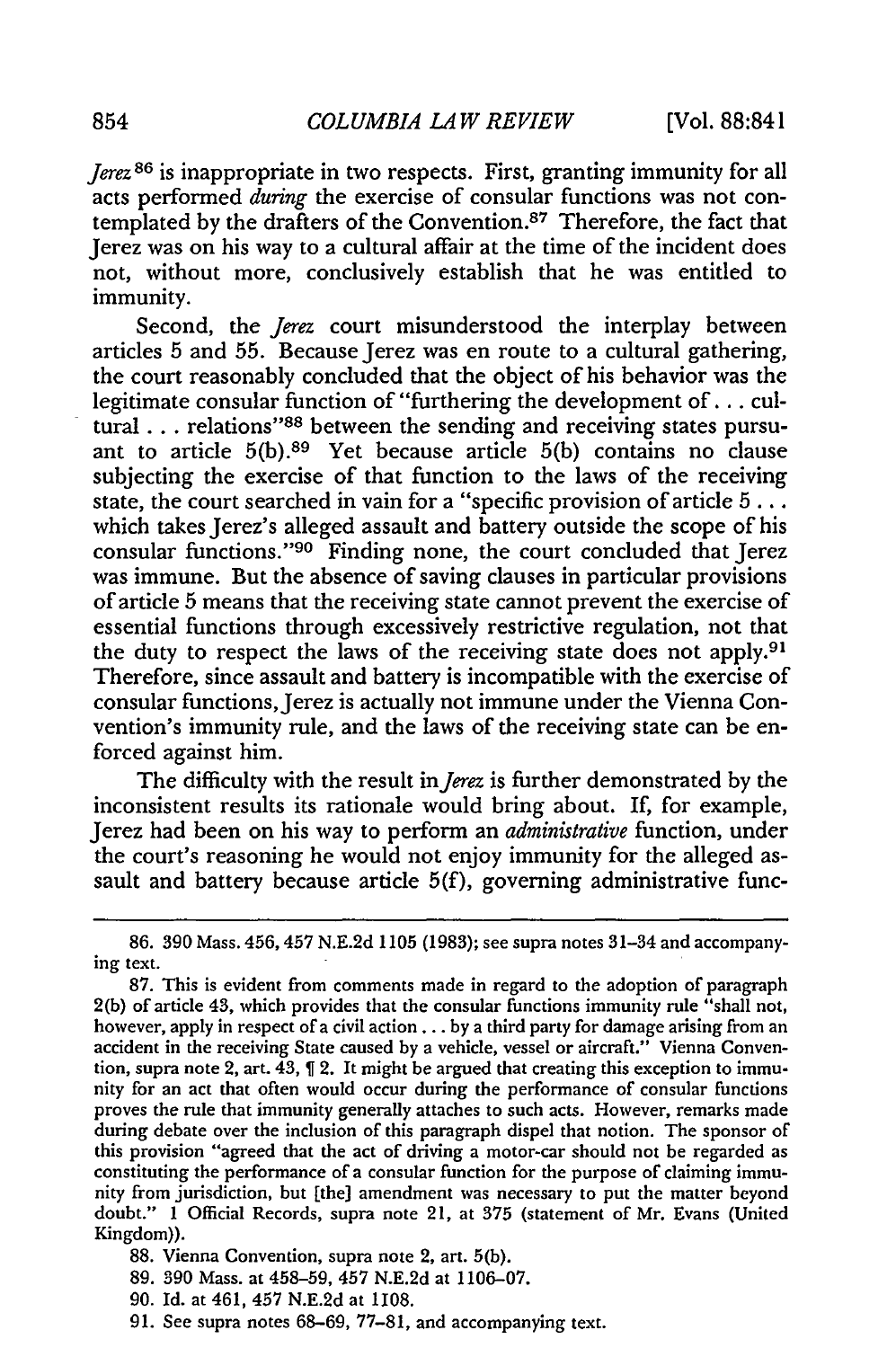tions, contains a saving clause. Nothing in the text or preparatory work of the Convention suggests that such a distinction should be meaningful in immunity determinations.

An expansive view of conduct recognized as consular functions under the catch-all definition in article 5(m), such as the *Heaney v. Spain*<sup>92</sup> court took, may disrupt the balance of interests attained throughout the article and the Vienna Convention as a whole. The *Heaney* court's interpretation of article 5(m) to include contracting to disseminate adverse publicity about a foreign government, 93 an activity readily distinguishable from the specific consular functions expressly listed, protects conduct arguably well removed from the consular process, thereby slighting both the explicit recognition of receiving-state interests in that article and the functional necessity principle on which immunity under the Convention is based.

On the other hand, narrow interpretations place inadequate emphasis on the interests of the sending state. The scope of a consular officer's functional immunity cannot be so narrow as to shield him only if he performs his duties faultlessly. If the language of *Silva v. Superior Court*<sup>94</sup> implies that to exercise a function improperly is to exceed its bounds, it threatens the doctrine of immunity,  $95$  rendering the protection provided illusory.

Similarly, the approach taken by the *Gerritsen v. de la Madrid* Hurtado<sup>96</sup> court, which based its immunity determination on a novel reading of the principle that consular officers have a duty not to interfere in the internal affairs of the receiving state,<sup>97</sup> threatens the consular process and sending-state interests therein. Although the result in *Gerritsen* is readily defensible-surely consular officers do not need immunity for forcibly silencing protestors outside their missions in order to protect the interests of the sending state-Gerritsen's equation of striking a protestor and confiscating his leaflets with "interference with the United States' internal affairs"<sup>98</sup> unduly extends the boundaries of the ominterference principle.<sup>99</sup> If interference in internal affairs is read broadly, such legitimate consular activities as gathering and

92. 445 F.2d 501 (2d Cir. 1971); see supra notes 28-30 and accompanying text.

93. See id.

94. 52 Cal. App. 3d 269, 125 Cal. Rptr. 78 (1975); see supra note 35 and accompanying text.

95. Waltier v. Thomson, 189 F. Supp. 319, 321 n.6 (S.D.N.Y. 1960).

96. 819 F.2d 1511 (9th Cir. 1987); see supra notes 37-39 and accompanying text.

97. See id. at 1516.

98. Id.

99. Exploration of the principle of noninterference in international law is beyond the scope of this Note. However, it has been argued that this principle condemns statelevel interference with the political processes or governmental functions of a foreign state, such as involvement in elections or illicit attempts to influence the policymaking process. See B. Sen, supra note 46, at 75-77.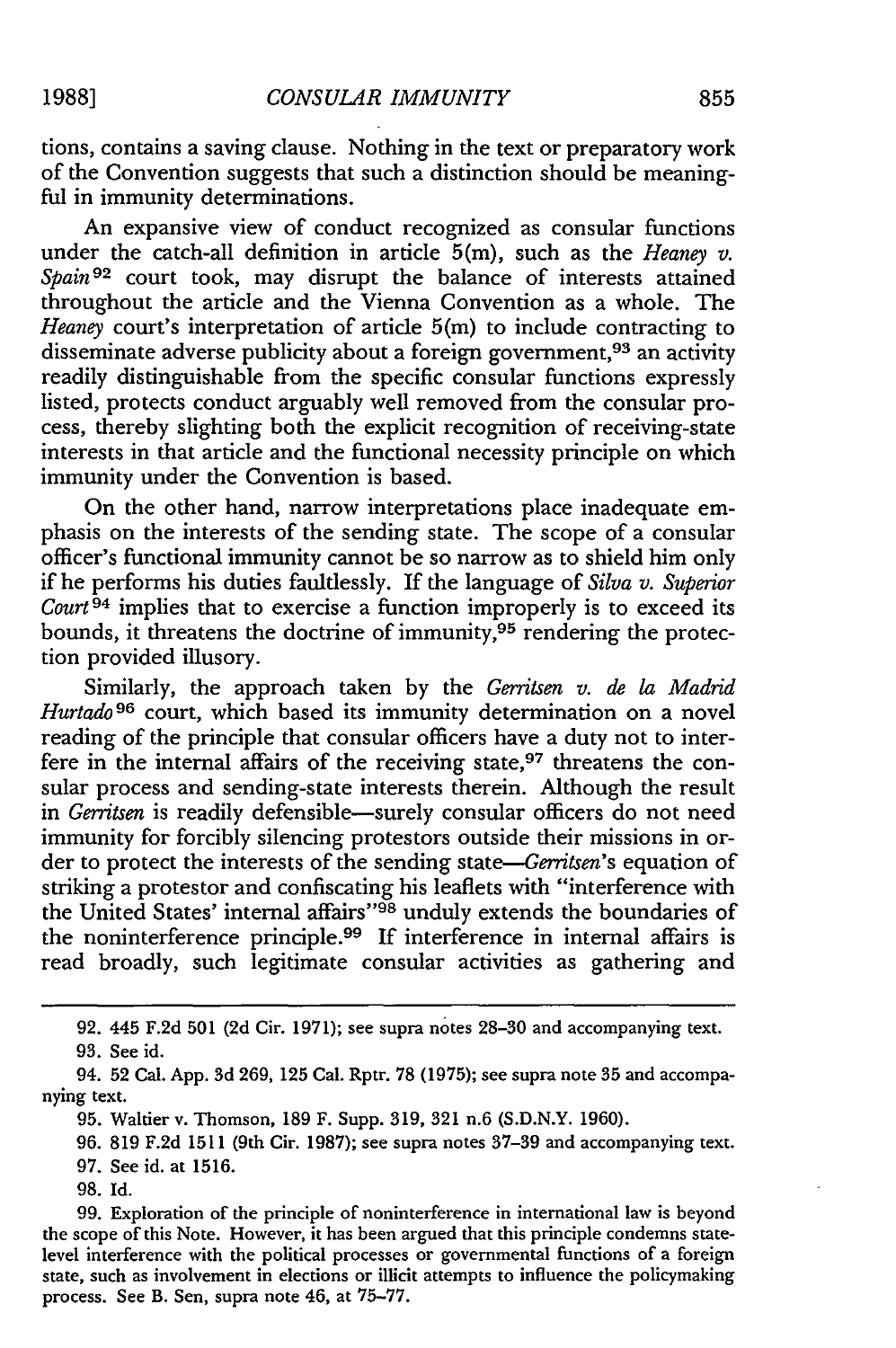reporting information on conditions in the receiving state, <sup>100</sup> for example, might be considered interference. Thus, the *Gerritsen* rationale might be used as a pretext for improperly restricting the scope of consular functions.

Other proposed solutions to clarifying the scope of immunity, such as distinguishing official from nonofficial acts,<sup>101</sup> redrafting article 5,<sup>102</sup> or applying a "substantial departure" test,<sup>103</sup> though not intrinsically prejudicial toward either sending- or receiving-state interests, fail to provide courts with workable standards of interpretation. These proposals either fail to define the boundaries of acceptable consular conduct to which immunity should attach,<sup>104</sup> or iguore the functional basis of consular immunity.<sup>105</sup>

Finally, resolving immunity issues on a political level rather than in the courts is untenable. The Vienna Convention's codification of international law in a binding legal instrument presumes that impartial tribunals 106 will interpret consular immunity consistently, unaffected by changing political winds and without regard to the current state of bilateral relations between the states involved. Political case-by-case resolution was rejected by the ILC as a usurpation of the judicial function

104. As the ILC itself recognized, it will be "very difficult" to distinguish official from nonofficial acts. Report of the ILC, supra note 9, at 29, art. 43, comment 3, re- printed in [1961] 2 Y.B. Int'l L. Comm'n, supra note 9, at 117. A test based on this distinction also suffers from circularity: it simply restates the immunity rule of article 43.

Expanding the length and detail of consular functions in article 5 may eliminate uncertainty in some situations, but as the cases illustrate, the difficulty with the immunity rule often lies not in determining whether a legitimate consular function is involved, but whether a suspect act is "performed in the exercise" of that function. See, e.g., Commonwealth v.Jerez, 390 Mass. 456, 457 N.E.2d 1105 (1983); Waltier v. Thomson, 189 F. Supp. 319 (S.D.N.Y. 1960).

The "substantial departure" test has been criticized as being "rather vague and very general, inspiring little certainty as to how a court would apply it to a specific set of facts." Note, supra note 44, at 678. Since each court is likely to have a different view of what constitutes "substantial," this test would provide little consistency in determining the scope of immunity. A court applying this test would still have to balance the interests of the sending and receiving states in order to arrive at a principled interpretation.

105. A proponent of the official/nonofficial act test bases its legitimacy on asser- tions made prior to the Vienna Convention that consular acts deserve immunity because they are the official acts of a sovereign state. Y. Dinstein, supra note 9, at 23-24. This contention overlooks the subsequent developments at the Vienna Conference, at which the conferees unanimously adopted a preamble to the Convention that its sponsors had unambiguously stated expressed the functional necessity theory of immunity. See supra notes 48-50 and accompanying text. This departure from pre-Convention theory illustrates the progressive development, in addition to the codification, of customary international law in the Vienna Convention.

106. See supra note 21 and accompanying text.

<sup>100.</sup> See Vienna Convention, supra note 2, art. 5(c).

<sup>101.</sup> See supra note 40 and accompanying text.

<sup>102.</sup> See supra note 41 and accompanying text.

<sup>103.</sup> See supra note 42 and accompanying text.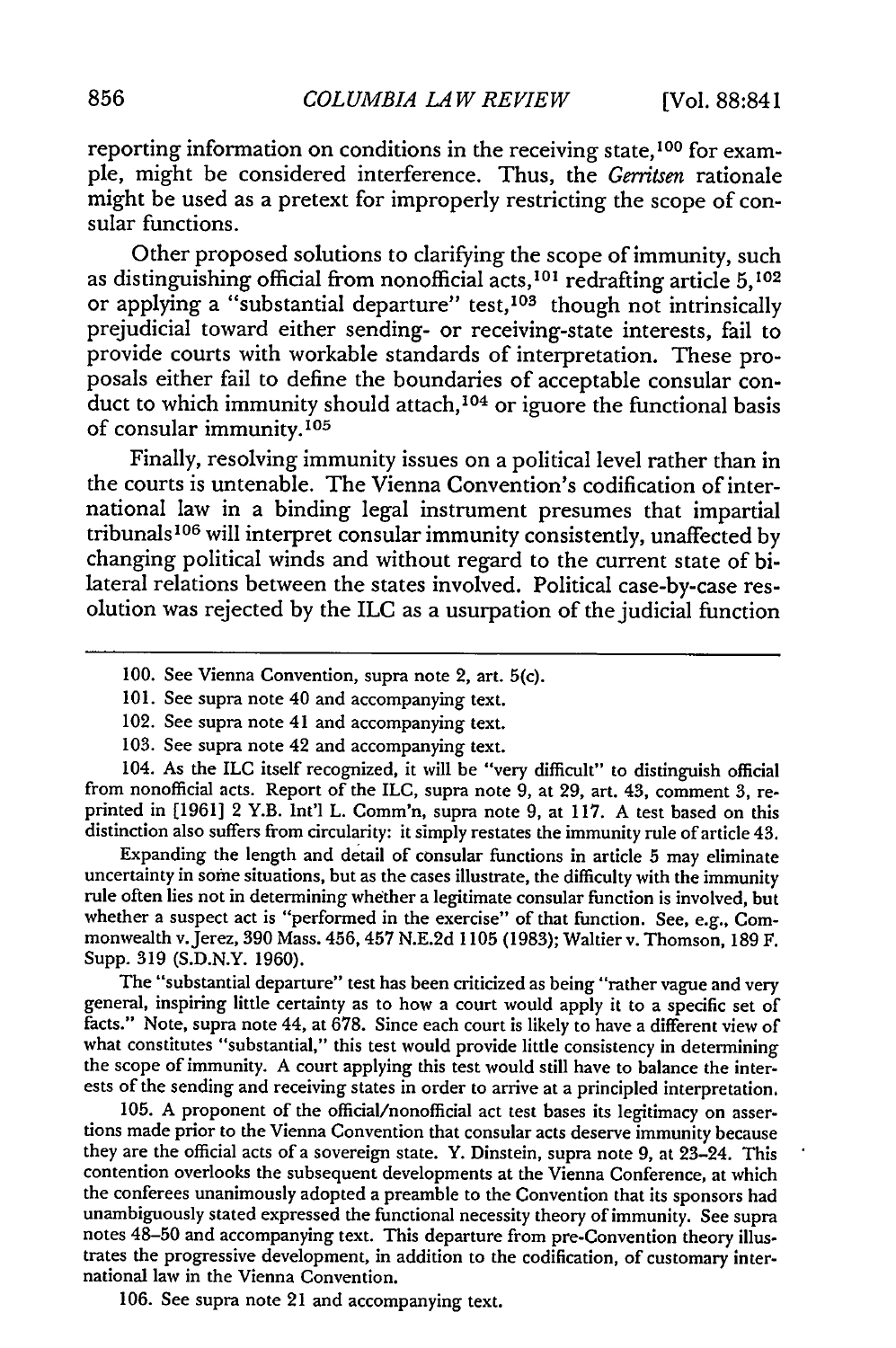in the receiving state.<sup>107</sup> Moreover, the State Department has shown little interest in encroaching on this function.<sup>108</sup>

#### III. APPLYING **A** FUNCTIONAL APPROACH

#### *A. The Functional Approach Defined*

A functional approach to immunity questions requires examining whether immunity for the act giving rise to suit is necessary for the satisfactory and expedient performance of a recognized consular function.109 Article 5 is the source for determining whether a recognized consular function is involved. In answering whether immunity for the specific act in question is necessary for the performance of that function, it must be remembered that consular immunity is not intended to benefit the individual.<sup>110</sup> Thus, the essence of the inquiry is not whether the defendant *consular officer* deserves immunity solely because he would have been unable, without the act, to perform the function,<sup>111</sup>

108. See 1978 Digest of United States Practice in International Law § 2, at 629-30. [T]he Department [of State] regards itself as being in a position to give advice to sending states concerning whether a particular activity qualifies as a recognized consular function ....

Nevertheless, it is the Department's view that... it is only the trier of facts which is in a position to make the determination as to the "official" nature of the activity.

Id. at 630.

109. The reasoning in two pre-Convention cases illustrates the type of functional approach advocated here. In Waltier v. Thomson, 189 F. Supp. 319 (S.D.N.Y. 1960), the court recognized that since it was the consular officer's duty to interview and advise prospective immigrants, he enjoyed immunity from suit for an alleged misrepresentation made in such an interview. Id. at 321. Implicit is the recognition that the opposite rule could chill a consular officer's willingness to give advice.

In a French case, Judgment ofJan. **28,** 1928, Cass. crim., Fr., 1928 Gazette du Palais [G.P.] 726, translated and reprinted as Bigelow v. Princess Zizianoff in 23 Am.J. Int'l L. 172 (1929), the court held a consular officer amenable to a libel suit arising out of his allegedly false reports to the press as to why a visa had been refused, because the report was not the "necessary and indispensible corollary" of the consular function of granting visas. Id. at 179.

110. See supra note 48 and accompanying text.

111. The Jerez court appears to have followed this mistaken line of inquiry. It stated

<sup>107.</sup> The Provisional Draft Articles on Consular Intercourse and Immunities, prepared by Zourek, contained a second paragraph in what is now article 43 that provided: "Where a member of the consular staff invokes the above immunity.., all difficulties of this kind must be settled solely through the diplomatic channel." U.N. Doc. A/CN.4/L.86 at 13 (1960), reprinted in [1960] 2 Y.B. Int'l L. Comm'n 37, U.N. Doc. A/CN.4/SER.A/1960/Add.1. In the debate among ILC members over this provision, it was argued that "[t]he interpretation of consular immunities and privileges should be left to the courts of the receiving State." Summary Records of the Twelfth Session, [1960] **1** Y.B. Int'l L. Comm'n 79, U.N. Doc. A/CN.4/SER.A/1960 (statement of Mr. Erim (Turkey)); see also id. at 78 (statement of Sir Fitzmaurice (United Kingdom)) ("It [is] difficult to see how a country **...** could accept the proposition that the mere fact of immunity being invoked would prevent a court from pronouncing...."). The provision was rejected eleven votes to two, with three abstentions. Id. at 79.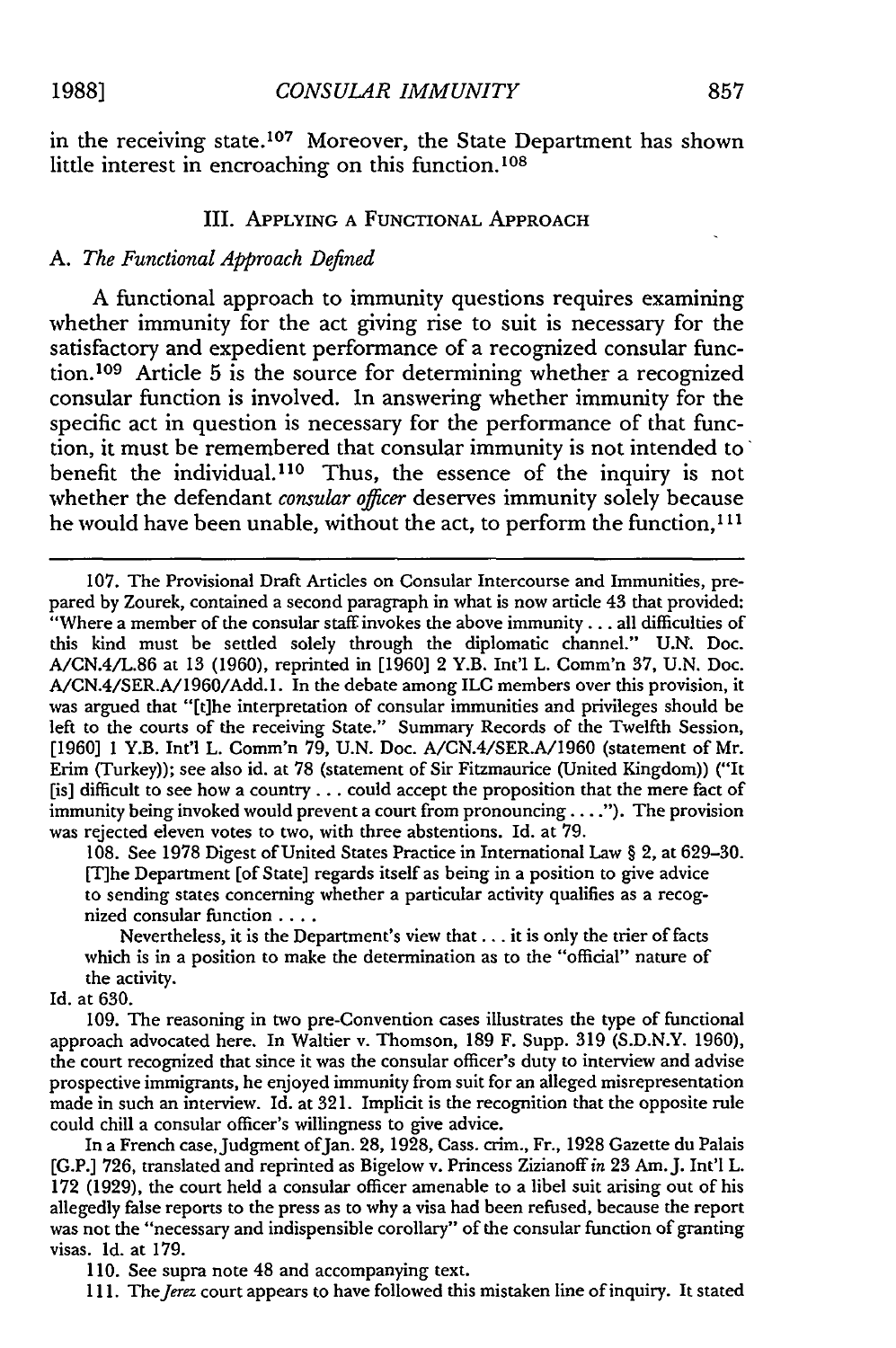but whether the *consular process* would be impeded if consular officers were amenable to the jurisdiction of the receiving state for such acts.<sup>112</sup>

The functional approach effectuates the policy concerns evident in the preparatory work and structure of the Convention by requiring an inquiry into the significance of the act complained of to the relative interests of the sending and receiving states. It also obviates any need to draw on external sources of law, a common approach among courts facing immunity questions.<sup>113</sup> This approach increases the likelihood that different courts will reach different results in similar cases and that decisions will rest on principles not well suited to the consular context.

#### *B. The Functional Approach Applied*

Application of the functional approach to administrative, civil, and criminal actions demonstrates its utility as a basic method of answering immunity questions. Such an approach resolves most of the interpretive problems that arise and provides a framework for answering those questions it cannot definitively resolve.

*1. Immunity from Administrative Action.* **-** Consider an administrative action brought against a consular officer for violation of a law prohibiting consular officers from obtaining provisional representation for sending-state nationals before tribunals in the receiving state. Applica- tion of the functional approach in this case will result in immunity. This is so because the law overreaches permissible regulation of a recognized consular function and threatens the exercise of an essential consular function: protecting the interests of sending-state nationals. **<sup>114</sup>**

The result would be different, however, if the consular officer had violated a law requiring that representation before the receiving state's tribunals be performed by a lawyer. He would be amenable to suit because the law implements a receiving state's legitimate interest in controlling the qualifications of those who practice before its tribunals.<sup>115</sup> Moreover, because alteruative means of obtaining representation remain available to the consular officer, the regulation does not

that since "Jerez's alleged wrongful conduct occurred in response to conduct which was presently interfering with his ability to exercise his consular functions successfully ..., [he] was acting within the scope of his au monwealth v. Jerez, 390 Mass. 456, 463, 457 N.E.2d 1105, 1109 (1983).

112. See supra notes 48-49 and accompanying text. Commentators have properly focused on the process rather than the individual with regard to diplomatic immunity. See Note, Diplomatic Immunity: A Proposal for Amending the Vienna Convention to Deter Violent Criminal Acts, 5 B.U. Int'l LJ. 177, 210 & n.132 (1987).

113. See, e.g., Lyders v. Lund, 32 F.2d 308, 309 (N.D. Cal. 1929) (drawing analogy between consular immunity and immunity of state officials under the eleventh amendment); Commonwealth v.Jerez, 390 Mass. 456, 461-62, 457 N.E.2d 1105, 1108 (1983) (supporting decision by reference to common-law agency principles).

114. See supra notes 59-60 and accompanying text.

115. See supra note 63 and accompanying text.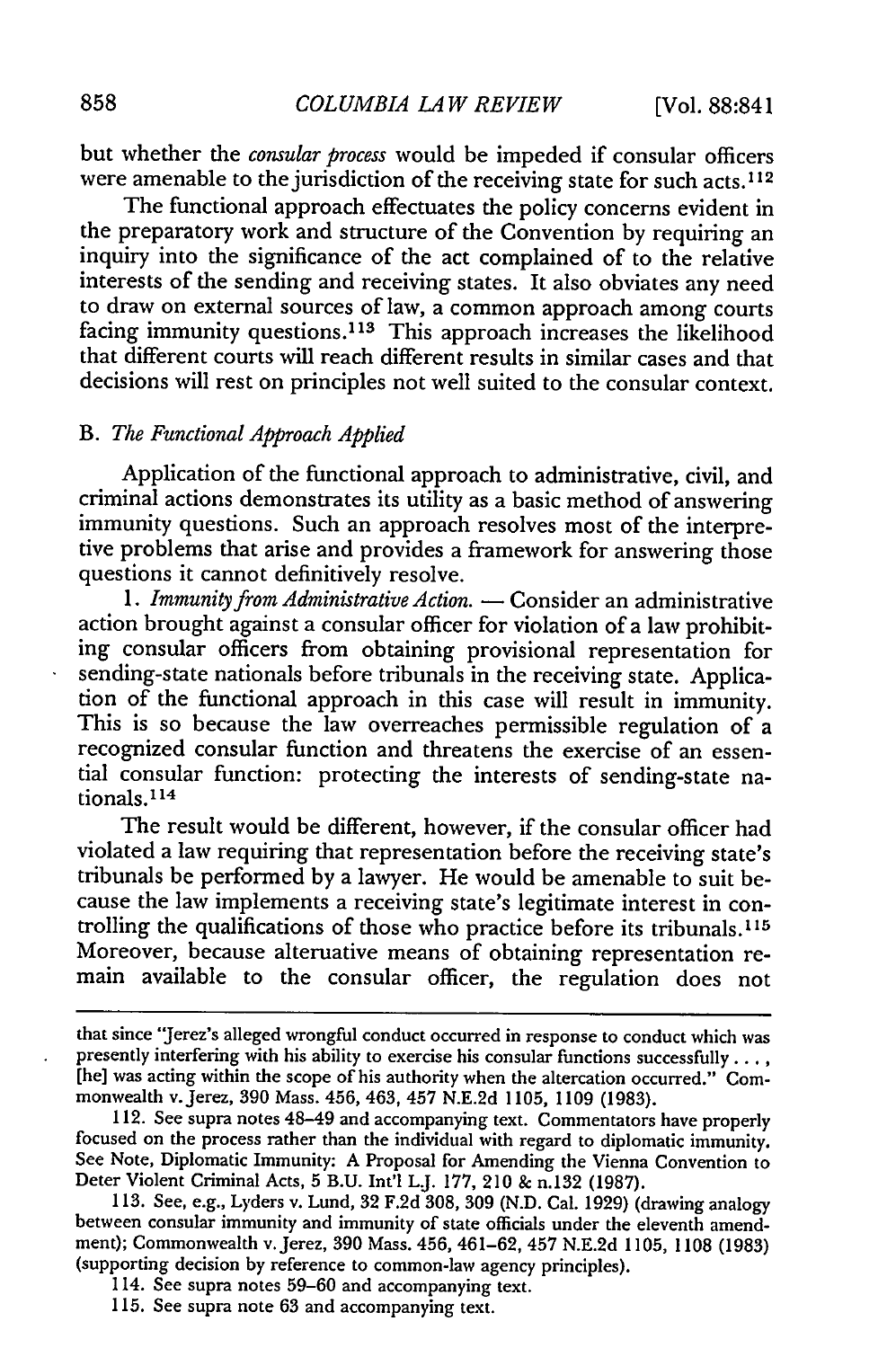unreasonably, and therefore impermissibly, interfere with an essential function; consular officers can comply with the regulation and still safeguard the interests of sending-state nationals.

*2. Immunity from Civil Suit.* **-** Consider two civil suits arising from a consular officer's denial of a visa to a prospective traveler to the sending state: the first is based on the denial itself, the second on the consular officer's allegedly defamatory reports to the press concerning the reasons for the denial. 116 Under article 5 of the Vienna Convention, issuing visas to persons wishing to travel to the sending state is a recognized consular function.<sup>117</sup> Application of the functional approach will result in immunity from the first suit,1 18 because immunity for denial of a visa is essential if consular officers are to carry out that function free of the intimidation and interference that exposure to such suits would create. These effects could materially impair the sending state's ability to monitor the influx of foreign travelers, a primary interest served by this consular function. On the other hand, since the consular process would suffer no deleterious effects if its officers were exposed to suit for making defamatory reports to the press about visa denials, the functional approach does not insulate the consular officer from the second  $suit^{119}$  In the latter case, the interests of the receiving state in protecting the reputations of its citizens outweigh the minimal interests of the sending state in safeguarding the consular process from such interference.

Immunity from civil suits based on contracts concluded by consular officers involves a separate provision of article 43, which states that the consular functions immunity rule shall not apply "in respect of a civil action **...** arising out of a contract concluded by a consular officer.., in which he did not contract expressly or impliedly as an agent

119. The conclusion that consular officers do not generally enjoy immunity for tortious conduct is supported by a recent holding in the Ninth Circuit that a consular employee (enjoying immunity equivalent to that of a consular officer under article 43) was not immune from suit for allegedly tortious acts committed in connection with a residence rented by the Consulate for his use, because "no public interest or function of the Consulate or [the sending state] was furthered by the allegedly tortious acts." See Joseph v. Consulate General of Nigeria, 830 F.2d 1018, 1027 (9th Cir. 1987), cert. denied, 56 U.S.L.W. 3590 (U.S. Feb. 29, 1988) (No. 87-1134).

Further support for this conclusion derives from the text of the Vienna Convention, which declares the immunity rule inapplicable in civil actions arising out of traffic accidents. See supra note 87. Since traffic accidents are an example of private activity exposed to suit, it can be inferred that other tortious conduct falls outside the scope of consular functions as well.

<sup>116.</sup> The facts of the second hypothetical are drawn from Judgment of Jan. 28, 1928, Cass. crim., Fr., 1928 G.P. 726, translated and reprinted as Bigelow v. Princess Zizianoff, *in* 23 Am.J. Int'l L. 172 (1929).

<sup>117.</sup> Vienna Convention, supra note 2, art. 5(d).

<sup>118.</sup> The *Princess Zizianoff* court recognized that the consular officer would have been immune from suit based on the facts of the first hypothetical. See Judgment of Jan. 28, 1928, Cass. crim., Fr., 1928 G.P. at 729, translated and reprinted as Bigelow v. Princess Zizianoff in 23 Am.J. Int'l L. 172, 179 (1929).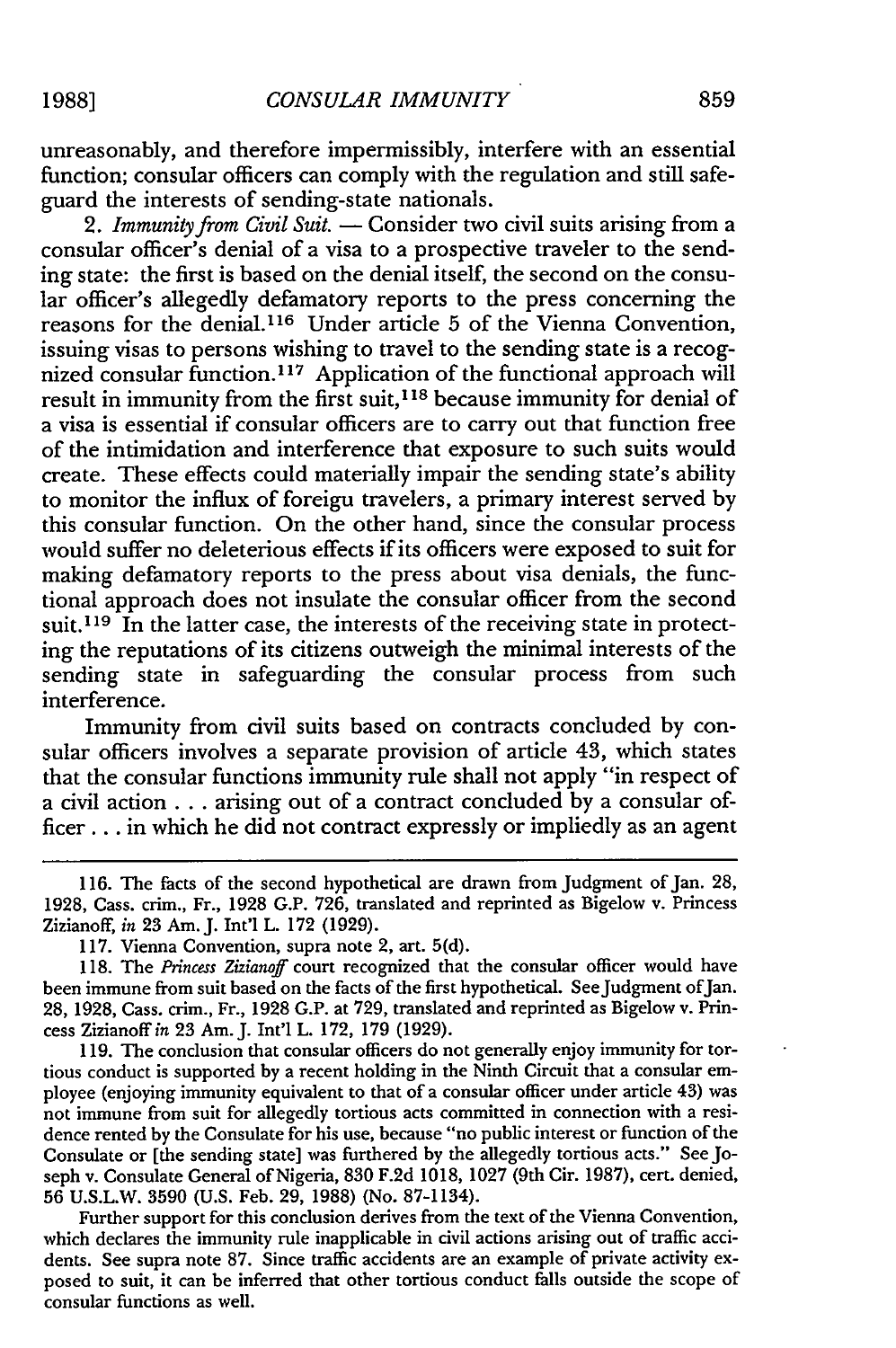of the sending State."<sup>120</sup> The provision was added by an amendment proposed by the United Kingdom utilizing the wording of its bilateral consular conventions.121 This language, which suggests by negative implication that contracting as an agent of the sending state is, without more, sufficient to provide immunity from contract suits, <sup>122</sup> creates ambiguities by implying a departure from the consular functions immunity rule expressed in the first paragraph of article 43. However, this provision was added solely to ensure the protection of third parties<sup>123</sup> by specifically excluding from immunity suits based on privately concluded contracts.<sup>124</sup> As such, it can be viewed as adding nothing to the existing consular functions rule.<sup>125</sup> Thus, a reasonable interpretation is that, as in pre-Convention cases,  $126$  consular officers enjoy immunity from suit for breach of contract solely where they have contracted in the performance of consular functions. <sup>127</sup>

Immunity from claims arising out of contracts concluded in the course of consular duties is required to shield consular officers from the threat of suit and financial liability that could seriously affect their performance. As the activity on which the contract is based moves further toward the periphery of recognized consular functions, 128 however, the

124. L. Lee, supra note 20, at 143.

125. See Nascimento e Silva, supra note 14, at 1227 ("One can reasonably say that this provision was only included *ex abundanti cautela,* since paragraph 1 excludes immunity for private action such as are [sic] expressly mentioned in paragraph 2."); see also S. Exec. Doc. E, 91st Cong., 1st Sess. 64 (1969) ("Consular officers are, like any private party, subject to the jurisdiction of the receiving state with respect to their private acts. This is emphasized by subparagraph 2(a) **.... ").**

126. Compare Landley v. Republic of Panama, 31 F. Supp. 230 (S.D.N.Y. 1940) (consular officer immune from suit for breach of promise to keep information on services rendered by plaintiff to sending state confidential, because action was based on duties performed as consul general) with Nashashibi v. Consul-Gen. of France (Jordan, Supreme Court of Cassation (1958)) (unpublished report No. 162/958), reprinted in 26 I.L.R. 190 (1958 II) (consular officer amenable to.suit for breach where he explictly contracted as an agent of his government, because conclusion of contract was not a consular act).

127. See Heaney v. Spain, 445 F.2d 501 (2d Cir. 1971) (consular officer contracted as agent of sending state, yet court considered consular functions issue before finding immunity); see also Joseph v. Consulate Gen. of Nigeria, No. C-84-6134 WHO (N.D. Cal. Aug. 12, 1986) (although plaintiff dropped breach of contract claim, opinion indicates that parties considered the consular functions rule to be controlling in immunity determination, with no indication court viewed issue differently), aff'd, 830 F.2d 1018 (9th Cir. 1987), cert. denied, 56 U.S.L.W. 3590 (U.S. Feb. 29, 1988) (No. 87-1134).

128. See *Heaney,* 445 F.2d at 501 (consular officer concluded contract with United States citizen to disseminate adverse publicity about another foreign government in hope that this would oust other government from area in which contracting government had interests).

<sup>120.</sup> Vienna Convention, supra note 2, art. 43, 12.

<sup>121.</sup> Nascimento e Silva, supra note 14, at 1227.

<sup>122.</sup> See supra note 120 and accompanying text.

<sup>123. 1</sup> Official Records, supra note 21, at 374 (statement of Mr. Evans (United Kingdom)).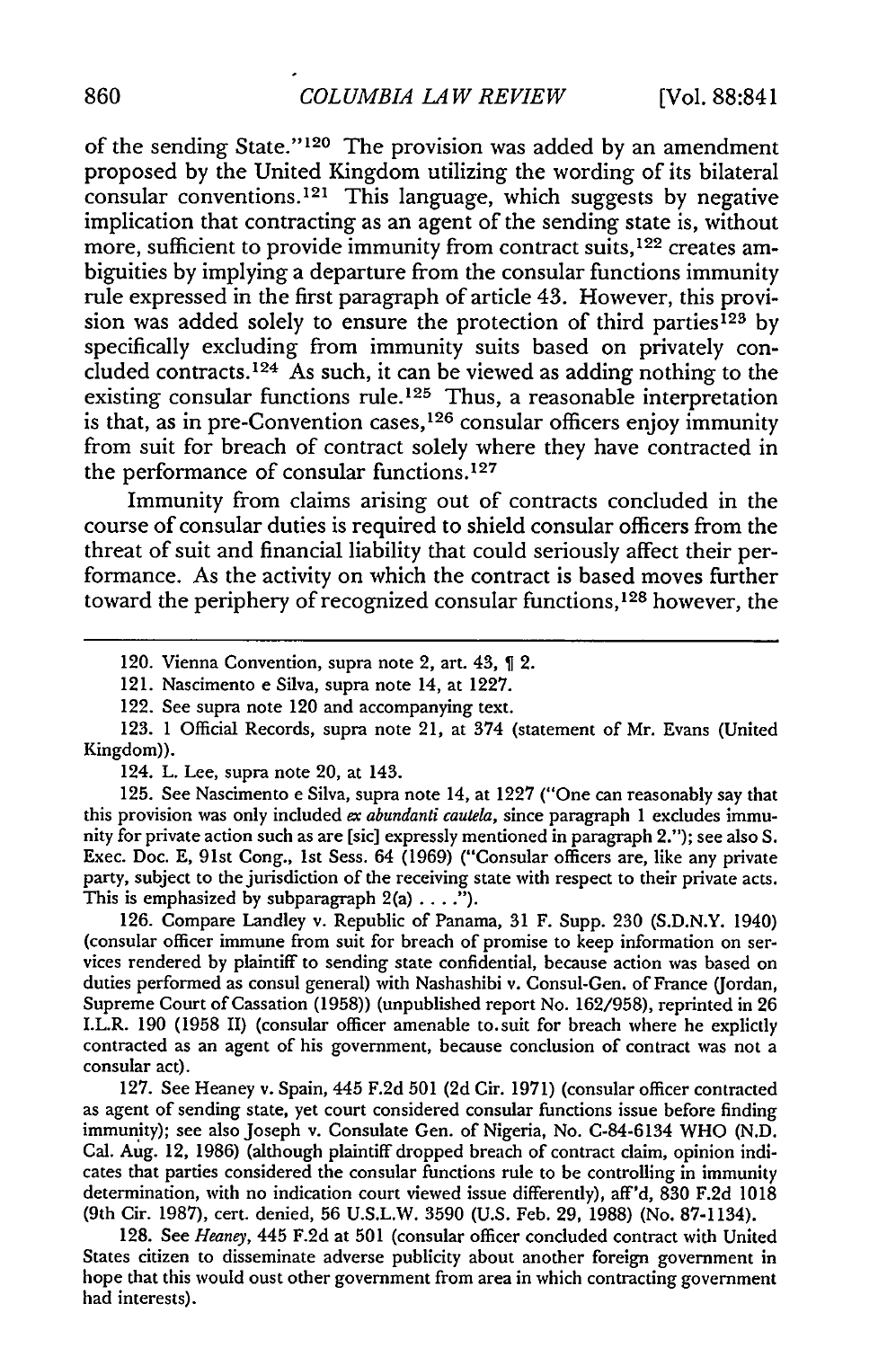need to protect the consular process by finding immunity is less compelling.

3. *Immunity from Criminal Prosecution*. - The balancing of sendingand receiving-state interests that drives the functional approach works to limit the scope of immunity in criminal cases such as *Jerez.* Illegal acts, particularly those that are *malum in se,* are incompatible with the exercise of consular functions<sup>129</sup> and seriously impinge on receivingstate interests. Violence is not essential to the consular process; therefore, its officers do not need the protection of immunity for such acts in order to carry out their functions. If the functional approach narrowly circumscribes the scope of consular immunity from criminal prosecution for violent acts, it is to protect the receiving state against the worst abuses of immunity.130

In fact, there may never be cases in which otherwise criminal conduct is immunized by the Vienna Convention. While the enforcement of criminal laws may at times affect the manner in which a consular officer performs his functions, the Vienna Convention protects the consular *process*, not the individual.<sup>131</sup> The consular process does not require the execution of criminal acts. Therefore, amenability to jurisdiction for such conduct is fully consistent with the functional necessity theory of immunity. <sup>132</sup>

Nonetheless, there will be difficult cases in which it is unclear whether receiving-state regulation will have a debilitating impact on an essential function, or in which it is difficult to determine whether a recognized consular function is involved and the conflicting interests of the sending and receiving states are evenly matched. However, the functional approach should reduce the potential for inconsistent interpretations by courts faced with immunity questions and increase the degree of certainty in this aspect of consular relations by providing a coherent standard by which consular conduct can be measured.

<sup>129.</sup> L. Lee, supra note 20, at 129; Note, supra note 44, at 673-74.

<sup>130.</sup> For an argument that the broad scope of diplomatic immunity should be narrowed to exclude violent criminal conduct in order to curb abuses, see Note, supra note 112, at 203-07.

<sup>131.</sup> See supra notes 110-12 and accompanying text. Arguably, a pattern of false accusations of even minor crimes could interfere with the consular process. Only complete criminal immunity, however, could foreclose this threat; yet the Vienna Convention does not provide such broad immunity. See supra note 19 and accompanying text. The likelihood of this type of threat to the process is small and can be addressed by the more tailored remedy of providing broader immunity on the *bilateral* level. See supra note 15.

<sup>132.</sup> In addition, the preparatory work of the Vienna Convention supports the conclusion that amenability to the jurisdiction of the receiving state for lesser criminal offenses was contemplated by the drafters. See supra note 82. Moreover, the Vienna Convention provides safeguards against such exposure becoming an unwarranted hindrance to consular functions. See supra notes 82-83 and accompanying text.